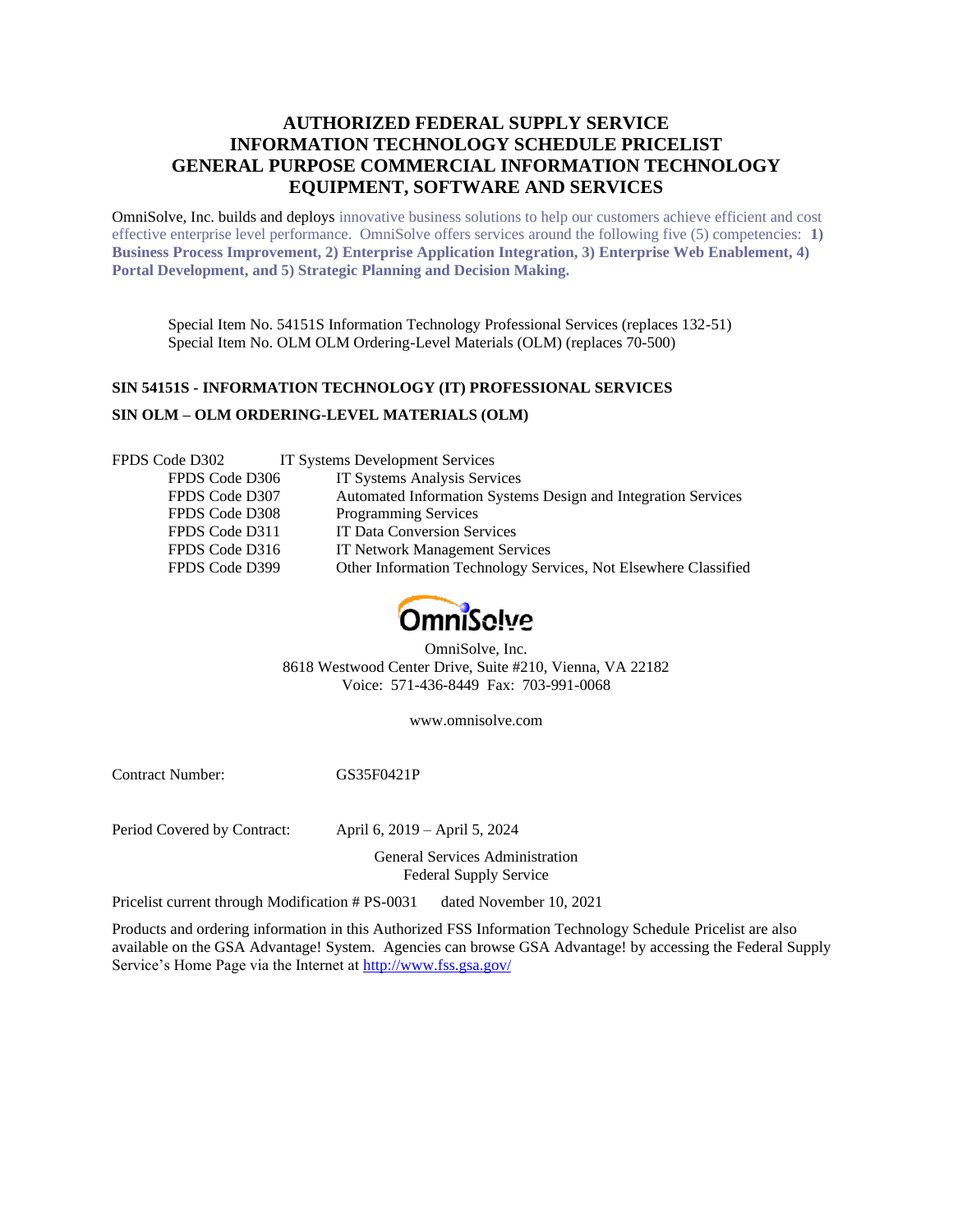Table of Contents

| INFORMATION FOR ORDERING ACTIVITIES APPLICABLE TO ALL SPECIAL ITEM NUMBERS                                                  | 3               |
|-----------------------------------------------------------------------------------------------------------------------------|-----------------|
| TERMS AND CONDITIONS APPLICABLE TO INFORMATION TECHNOLOGY (IT) PROFESSIONAL<br><b>SERVICES (SPECIAL ITEM NUMBER 54151S)</b> | 12 <sup>1</sup> |
| USA COMMITMENT TO PROMOTE SMALL BUSINESS PARTICIPATION PROCUREMENT<br><b>PROGRAMS</b>                                       | 28              |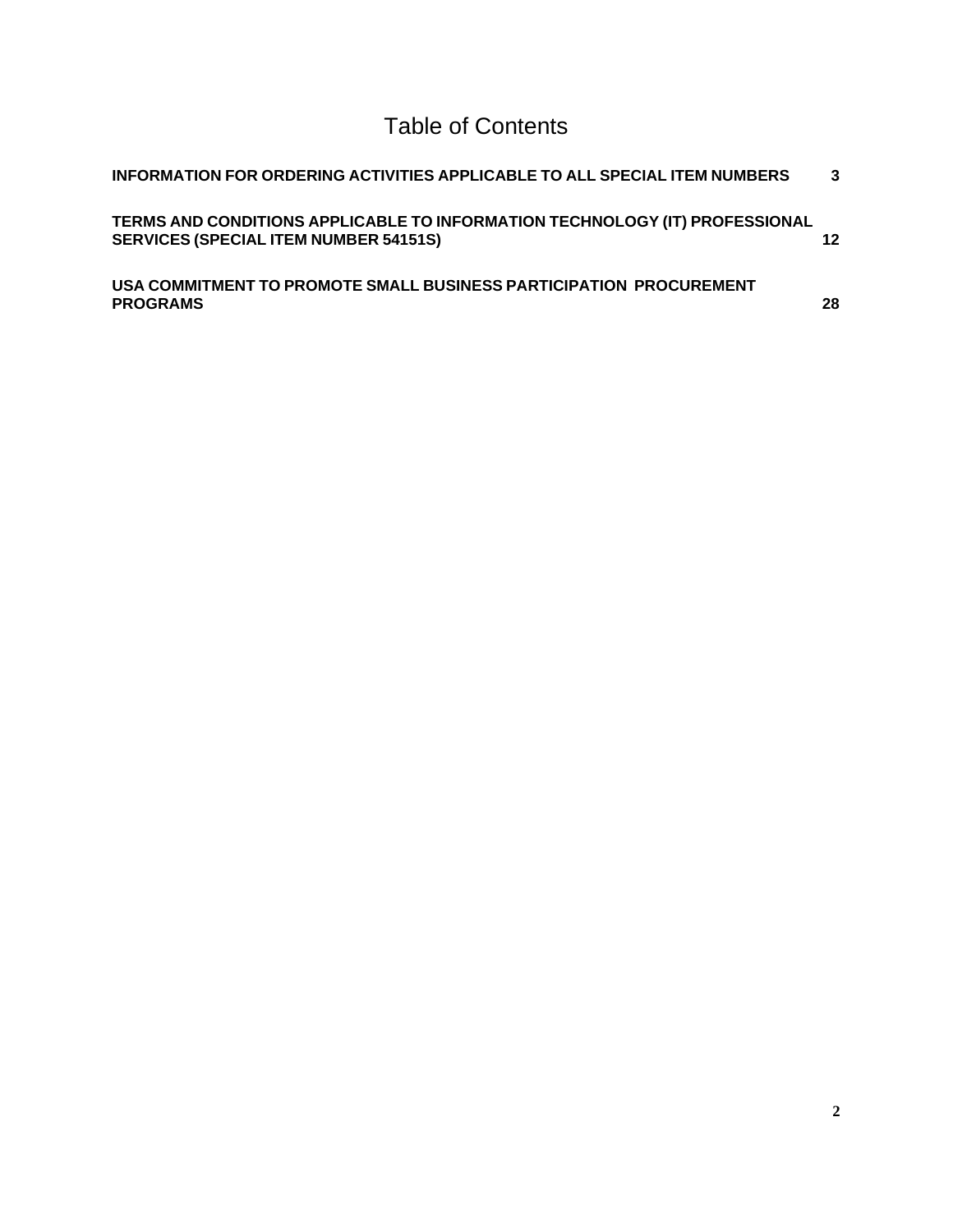# INFORMATION FOR ORDERING ACTIVITIES **APPLICABLE TO ALL SPECIAL ITEM NUMBERS**

### <span id="page-2-0"></span>**SPECIAL NOTICE TO AGENCIES: Small Business Participation**

SBA strongly supports the participation of small business concerns in the Federal Supply Schedules Program. To enhance Small Business Participation SBA policy allows agencies to include in their procurement base and goals, the dollar value of orders expected to be placed against the Federal Supply Schedules, and to report accomplishments against these goals.

For orders exceeding the micropurchase threshold, FAR 8.404 requires agencies to consider the catalogs/pricelists of at least three schedule contractors or consider reasonably available information by using the GSA Advantage!™ on-line shopping service (www.fss.gsa.gov). The catalogs/pricelists, GSA Advantage!™ and the Federal Supply Service Home Page (www.fss.gsa.gov) contain information on a broad array of products and services offered by small business concerns.

This information should be used as a tool to assist ordering activities in meeting or exceeding established small business goals. It should also be used as a tool to assist in including small, small disadvantaged, and women-owned small businesses among those considered when selecting pricelists for a best value determination.

For orders exceeding the micropurchase threshold, customers are to give preference to small business concerns when two or more items at the same delivered price will satisfy their requirement.

1. Geographic Scope of Contract:

The geographic scope of this contract is the 48 contiguous states and the District of Columbia.

2. Contractor's Ordering Address and Payment Information:

### **Orders:**

OmniSolve, Inc.

8618 Westwood Center Drive, Suite #210

Vienna, VA 22182

#### **Payments:**

OmniSolve, Inc.

8618 Westwood Center Drive, Suite #210

Vienna, VA 22182

Contractors are required to accept credit cards for payments equal to or less than the micro-purchase threshold for oral or written delivery orders. Credit cards **will** be acceptable for payment above the micro-purchase threshold. In addition, bank account information for wire transfer payments will be shown on the invoice.

The following telephone number(s) can be used by ordering activities to obtain technical and/or ordering assistance:

| Voice:            | $(571)$ 436-8449 (Main)                                   |
|-------------------|-----------------------------------------------------------|
| Voice:            | $(571)$ 436-8449 (Behzad Ghavimi – Contracting Officer)   |
| Voice:            | $(703)$ 505-3975 (Carolyn Adelsten – Contracting Officer) |
| <b>Facsimile:</b> | $(703)$ 991-0068                                          |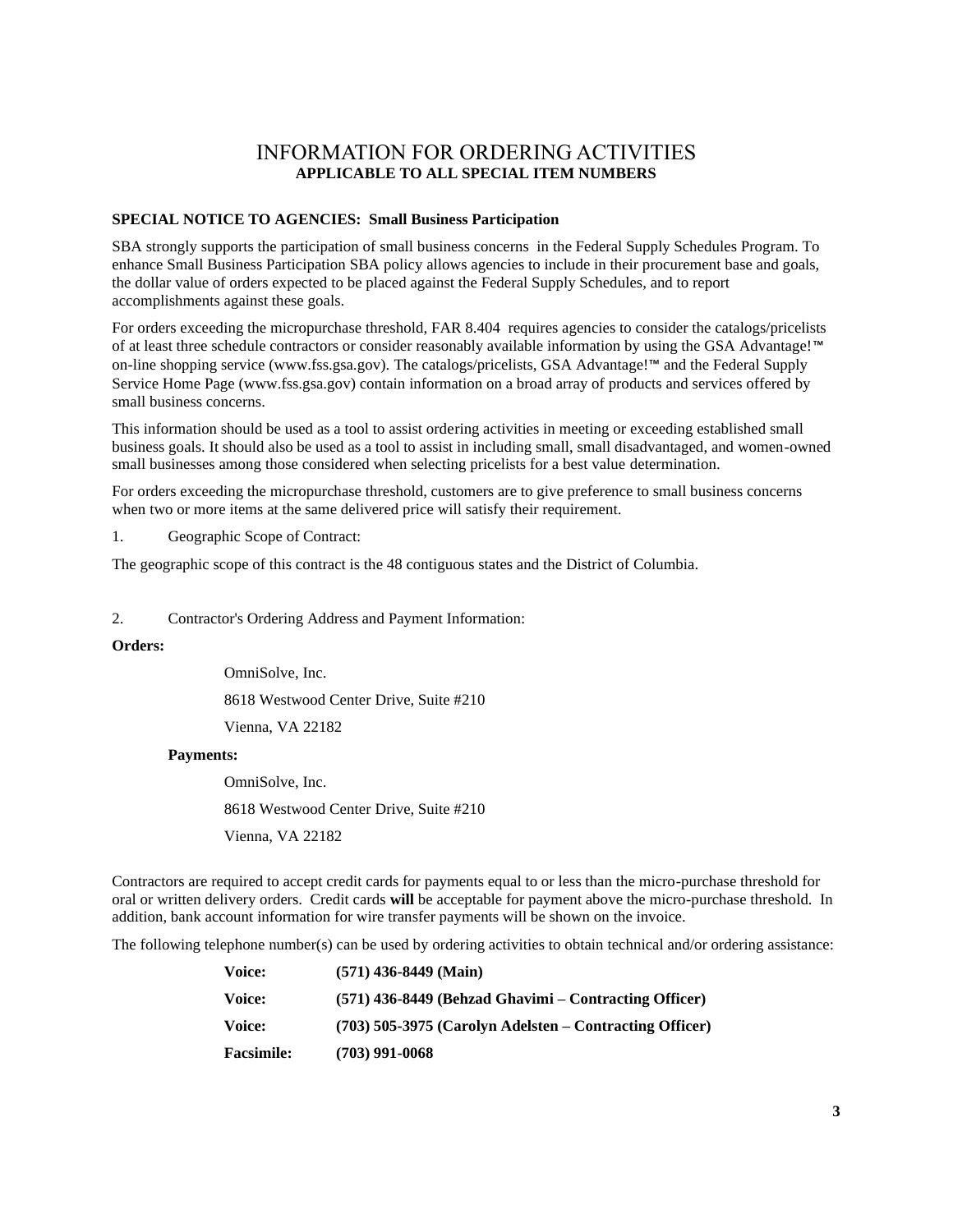## 3. LIABILITY FOR INJURY OR DAMAGE

The Contractor shall not be liable for any injury to ordering activity personnel or damage to ordering activity property arising from the use of equipment maintained by the Contractor, unless such injury or damage is due to the fault or negligence of the Contractor.

- 4. Statistical Data for Government Ordering Office Completion of Standard Form 279:
- Block 9: G. Order/Modification Under Federal Schedule Block 16: Data Universal Numbering System (DUNS) Number: **127442403** Block 30: Type of Contractor - **B. Other Small Business**
- Block 31: Woman-Owned Small Business **Yes** Block 36: Contractor's Taxpayer Identification Number (TIN): \_54-2042260\_
- 4a. CAGE Code: 3K4Y9
- 4b. Contractor **has** registered with the Central Contractor Registration Database.
- 5. FOB Destination

## 6. DELIVERY SCHEDULE

a. TIME OF DELIVERY: The Contractor shall deliver to destination within the number of calendar days after receipt of order (ARO), as set forth below:

| SPECIAL ITEM NUMBER | DELIVERY TIME (Days ARO) |
|---------------------|--------------------------|
| N/A                 | Davs                     |
|                     | Davs                     |

TIME OF DELIVERY: The delivery date will be determined by the ordering agency and OmniSolve.

b. URGENT REQUIREMENTS: When the Federal Supply Schedule contract delivery period does not meet the bona fide urgent delivery requirements of an ordering activity, ordering activities are encouraged, if time permits, to contact the Contractor for the purpose of obtaining accelerated delivery. The Contractor shall reply to the inquiry within 3 workdays after receipt. (Telephonic replies shall be confirmed by the Contractor in writing.) If the Contractor offers an accelerated delivery time acceptable to the ordering activity, any order(s) placed pursuant to the agreed upon accelerated delivery time frame shall be delivered within this shorter delivery time and in accordance with all other terms and conditions of the contract.

- 7. Discounts: Prices shown are NET Prices; Basic Discounts have been deducted.
- a. Prompt Payment: None
	- b. Quantity Volume Discount: None
	- c. Dollar Volume: None

8. Trade Agreements Act of 1979, as amended:

All items are U.S. made end products, designated country end products, Caribbean Basin country end products, Canadian end products, or Mexican end products as defined in the Trade Agreements Act of 1979, as amended.

9. Statement Concerning Availability of Export Packing: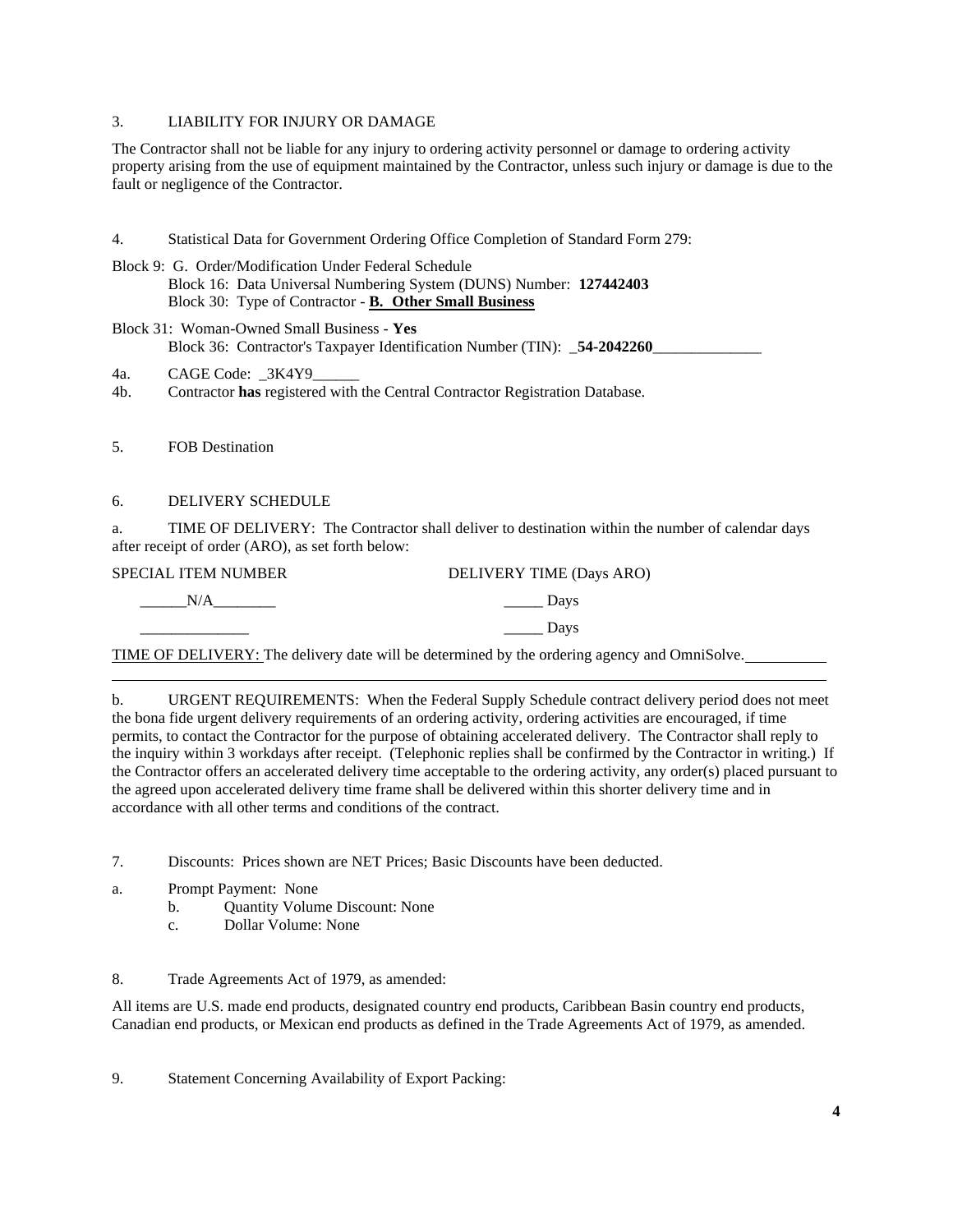- 10. Small Requirements: The minimum dollar value of orders to be issued is \$100.00.
- 11. Maximum Order (All dollar amounts are exclusive of any discount for prompt payment.)
- a. The Maximum Order value for the following Special Item Numbers (SINs) is \$500,000:

Special Item Number 54151S - Information Technology (IT) Professional Services

12. USE OF FEDERAL SUPPLY SERVICE INFORMATION TECHNOLOGY SCHEDULE CONTRACTS. In accordance with FAR 8.404:

## **[NOTE: Special ordering procedures have been established for Special Item Numbers (SINs) 54151S IT Professional Services and 54151S EC Services; refer to the terms and conditions for those SINs.]**

Orders placed pursuant to a Multiple Award Schedule (MAS), using the procedures in FAR 8.404, are considered to be issued pursuant to full and open competition. Therefore, when placing orders under Federal Supply Schedules, ordering activities need not seek further competition, synopsize the requirement, make a separate determination of fair and reasonable pricing, or consider small business set-asides in accordance with subpart 19.5. GSA has already determined the prices of items under schedule contracts to be fair and reasonable. By placing an order against a schedule using the procedures outlined below, the ordering activity has concluded that the order represents the best value and results in the lowest overall cost alternative (considering price, special features, administrative costs, etc.) to meet the ordering activity's needs.

a. Orders placed at or below the micro-purchase threshold. ordering activities can place orders at or below the micro-purchase threshold with any Federal Supply Schedule Contractor.

b. Orders exceeding the micro-purchase threshold but not exceeding the maximum order threshold. Orders should be placed with the Schedule Contractor that can provide the supply or service that represents the best value. Before placing an order, ordering activities should consider reasonably available information about the supply or service offered under MAS contracts by using the "GSA Advantage!" on-line shopping service, or by reviewing the catalogs/pricelists of at least three Schedule Contractors and selecting the delivery and other options available under the schedule that meets the ordering activity's needs. In selecting the supply or service representing the best value, the ordering activity may consider--

- (1) Special features of the supply or service that are required in effective program performance and that are not provided by a comparable supply or service;
- (2) Trade-in considerations;
- (3) Probable life of the item selected as compared with that of a comparable item;
- (4) Warranty considerations;
- (5) Maintenance availability;
- (6) Past performance; and
- (7) Environmental and energy efficiency considerations.

c. Orders exceeding the maximum order threshold. Each schedule contract has an established maximum order threshold. This threshold represents the point where it is advantageous for the ordering activity to seek a price reduction. In addition to following the procedures in paragraph b, above, and before placing an order that exceeds the maximum order threshold, ordering activities shall--

Review additional Schedule Contractors'

(1) catalogs/pricelists or use the "GSA Advantage!" on-line shopping service;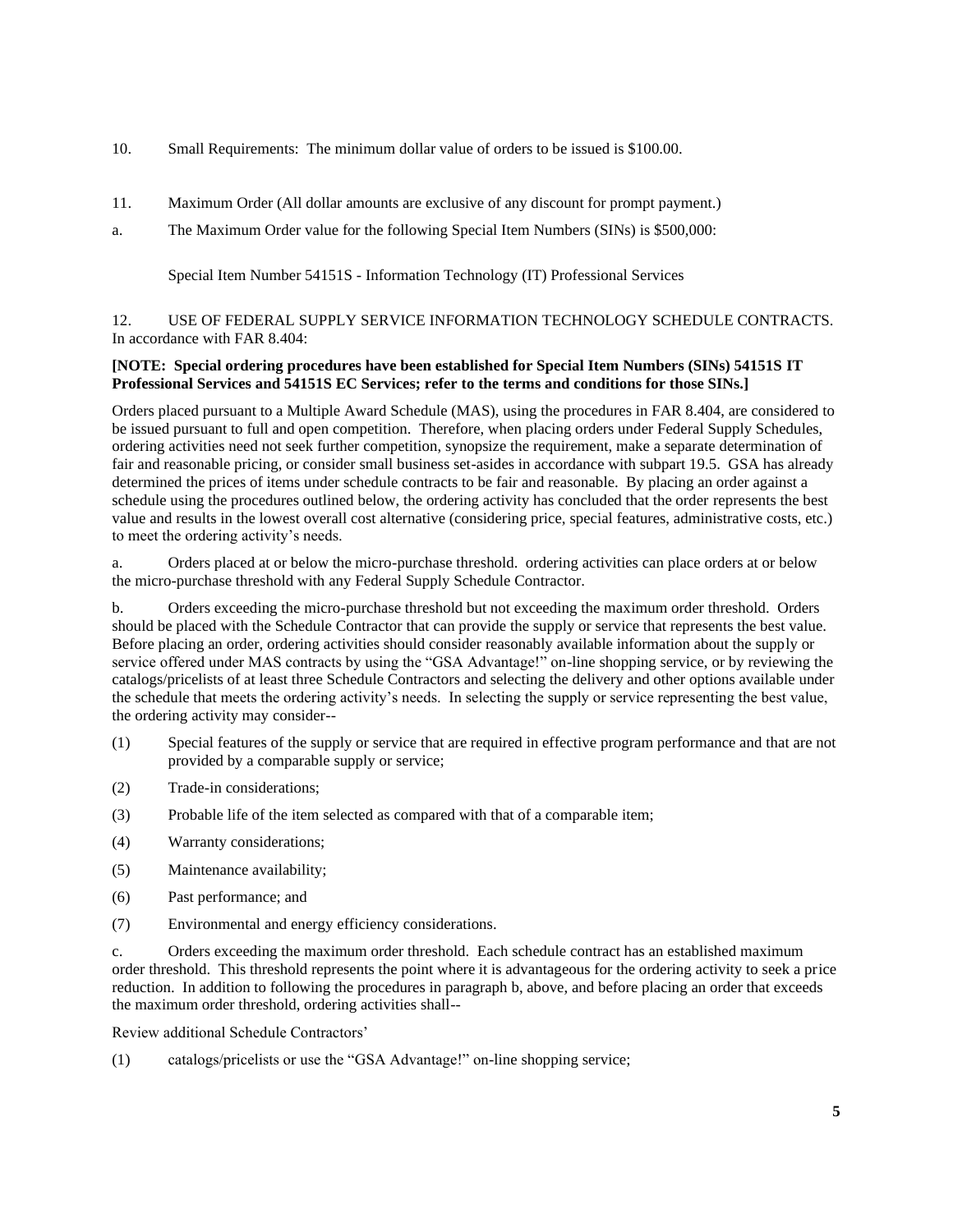- (2) Based upon the initial evaluation, generally seek price reductions from the Schedule Contractor(s) appearing to provide the best value (considering price and other factors); and
- (3) After price reductions have been sought, place the order with the Schedule Contractor that provides the best value and results in the lowest overall cost alternative. If further price reductions are not offered, an order may still be placed, if the ordering activity determines that it is appropriate.
- NOTE: For orders exceeding the maximum order threshold, the Contractor may:
- (1) Offer a new lower price for this requirement (the Price Reductions clause is not applicable to orders placed over the maximum order in FAR 52.216-19 Order Limitations);
- (2) Offer the lowest price available under the contract; or
- (3) Decline the order (orders must be returned in accordance with FAR 52.216-19).

d. Blanket purchase agreements (BPAs). The establishment of Federal Supply Schedule BPAs is permitted when following the ordering procedures in FAR 8.404. All schedule contracts contain BPA provisions. ordering activities may use BPAs to establish accounts with Contractors to fill recurring requirements. BPAs should address the frequency of ordering and invoicing, discounts, and delivery locations and times.

e. Price reductions. In addition to the circumstances outlined in paragraph c, above, there may be instances when ordering activities will find it advantageous to request a price reduction. For example, when the ordering activity finds a schedule supply or service elsewhere at a lower price or when a BPA is being established to fill recurring requirements, requesting a price reduction could be advantageous. The potential volume of orders under these agreements, regardless of the size of the individual order, may offer the ordering activity the opportunity to secure greater discounts. Schedule Contractors are not required to pass on to all schedule users a price reduction extended only to an individual ordering activity for a specific order.

f. Small business. For orders exceeding the micro-purchase threshold, ordering activities should give preference to the items of small business concerns when two or more items at the same delivered price will satisfy the requirement.

g. Documentation. Orders should be documented, at a minimum, by identifying the Contractor the item was purchased from, the item purchased, and the amount paid. If an ordering activity requirement, in excess of the micro-purchase threshold, is defined so as to require a particular brand name, product, or feature of a product peculiar to one manufacturer, thereby precluding consideration of a product manufactured by another company, the ordering activity shall include an explanation in the file as to why the particular brand name, product, or feature is essential to satisfy the ordering activity's needs.

13. FEDERAL INFORMATION TECHNOLOGY/TELECOMMUNICATION STANDARDS

REQUIREMENTS: ordering activities acquiring products from this Schedule must comply with the provisions of the Federal Standards Program, as appropriate (reference: NIST Federal Standards Index). Inquiries to determine whether or not specific products listed herein comply with Federal Information Processing Standards (FIPS) or Federal Telecommunication Standards (FED-STDS), which are cited by ordering activities, shall be responded to promptly by the Contractor.

13.1 FEDERAL INFORMATION PROCESSING STANDARDS PUBLICATIONS (FIPS PUBS): Information Technology products under this Schedule that do not conform to Federal Information Processing Standards (FIPS) should not be acquired unless a waiver has been granted in accordance with the applicable "FIPS Publication." Federal Information Processing Standards Publications (FIPS PUBS) are issued by the U.S. Department of Commerce, National Institute of Standards and Technology (NIST), pursuant to National Security Act. Information concerning their availability and applicability should be obtained from the National Technical Information Service (NTIS), 5285 Port Royal Road, Springfield, Virginia 22161. FIPS PUBS include voluntary standards when these are adopted for Federal use. Individual orders for FIPS PUBS should be referred to the NTIS Sales Office, and orders for subscription service should be referred to the NTIS Subscription Officer, both at the above address, or telephone number (703) 487-4650.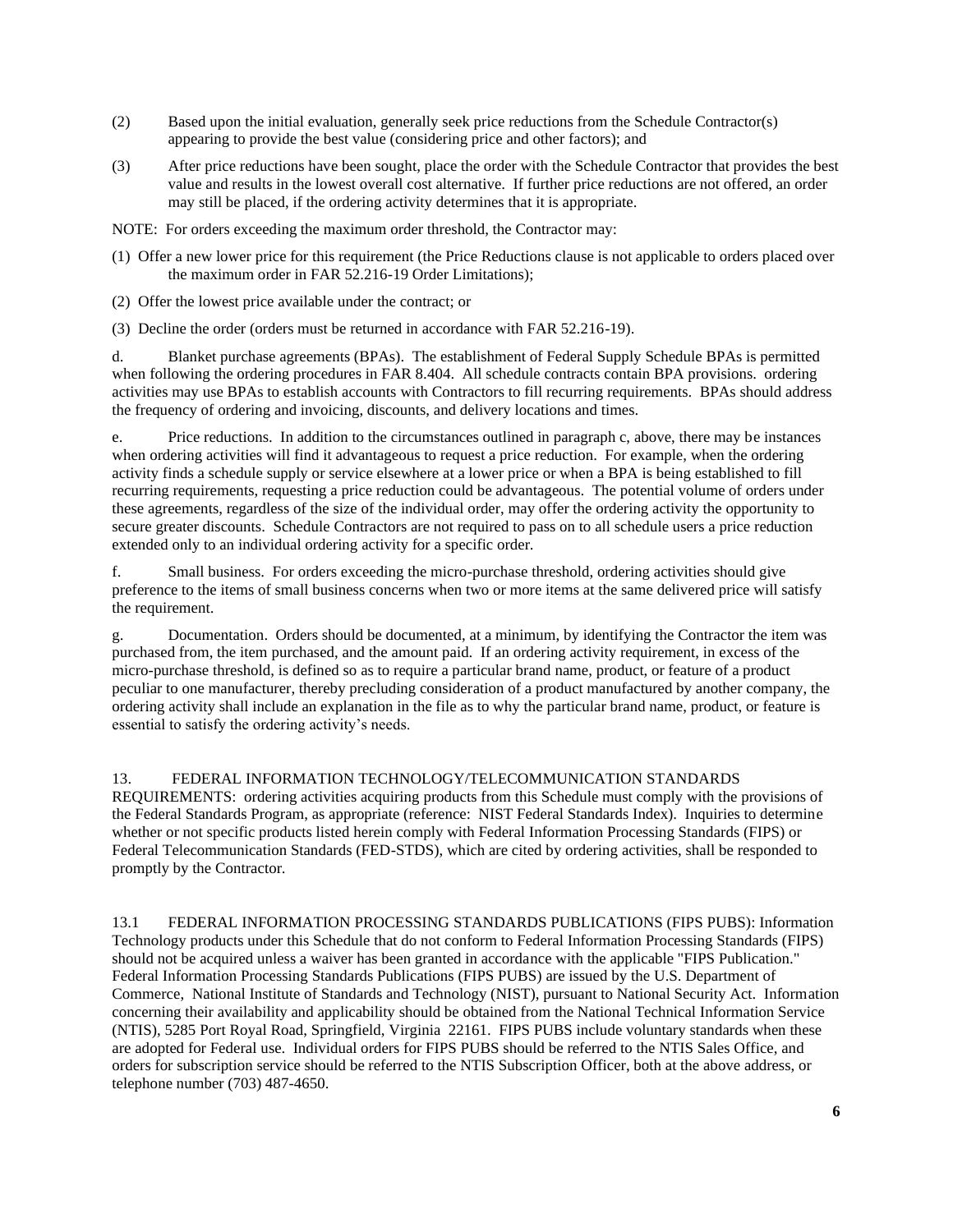13.2 FEDERAL TELECOMMUNICATION STANDARDS (FED-STDS): Telecommunication products under this Schedule that do not conform to Federal Telecommunication Standards (FED-STDS) should not be acquired unless a waiver has been granted in accordance with the applicable "FED-STD." Federal Telecommunication Standards are issued by the U.S. Department of Commerce, National Institute of Standards and Technology (NIST), pursuant to National Security Act. Ordering information and information concerning the availability of FED-STDS should be obtained from the GSA, Federal Supply Service, Specification Section, 470 East L'Enfant Plaza, Suite 8100, SW, Washington, DC 20407, telephone number (202)619-8925. Please include a self-addressed mailing label when requesting information by mail. Information concerning their applicability can be obtained by writing or calling the U.S. Department of Commerce, National Institute of Standards and Technology, Gaithersburg, MD 20899, telephone number (301)975-2833.

## 14. CONTRACTOR TASKS / SPECIAL REQUIREMENTS (C-FSS-370) (NOV 2001)

- (a) Security Clearances: The Contractor may be required to obtain/possess varying levels of security clearances in the performance of orders issued under this contract. All costs associated with obtaining/possessing such security clearances should be factored into the price offered under the Multiple Award Schedule.
- (b) Travel: The Contractor may be required to travel in performance of orders issued under this contract. Allowable travel and per diem charges are governed by Pub .L. 99-234 and FAR Part 31, and are reimbursable by the ordering agency or can be priced as a fixed price item on orders placed under the Multiple Award Schedule. The Industrial Funding Fee does NOT apply to travel and per diem charges.
- (c) Certifications, Licenses and Accreditations: As a commercial practice, the Contractor may be required to obtain/possess any variety of certifications, licenses and accreditations for specific FSC/service code classifications offered. All costs associated with obtaining/ possessing such certifications, licenses and accreditations should be factored into the price offered under the Multiple Award Schedule program.
- (d) Insurance: As a commercial practice, the Contractor may be required to obtain/possess insurance coverage for specific FSC/service code classifications offered. All costs associated with obtaining/possessing such insurance should be factored into the price offered under the Multiple Award Schedule program.
- (e) Personnel: The Contractor may be required to provide key personnel, resumes or skill category descriptions in the performance of orders issued under this contract. Ordering activities may require agency approval of additions or replacements to key personnel.
- (f) Organizational Conflicts of Interest: Where there may be an organizational conflict of interest as determined by the ordering agency, the Contractor's participation in such order may be restricted in accordance with FAR Part 9.5.
- (g) Documentation/Standards: The Contractor may be requested to provide products or services in accordance with rules, regulations, OMB orders, standards and documentation as specified by the agency's order.
- (h) Data/Deliverable Requirements: Any required data/deliverables at the ordering level will be as specified or negotiated in the agency's order.
- (i) Government-Furnished Property: As specified by the agency's order, the Government may provide property, equipment, materials or resources as necessary.

(j) Availability of Funds: Many Government agencies' operating funds are appropriated for a specific fiscal year. Funds may not be presently available for any orders placed under the contract or any option year. The Government's obligation on orders placed under this contract is contingent upon the availability of appropriated funds from which payment for ordering purposes can be made. No legal liability on the part of the Government for any payment may arise until funds are available to the ordering Contracting Officer.

15. CONTRACT ADMINISTRATION FOR ORDERING ACTIVITIES: Any ordering activity, with respect to any one or more delivery orders placed by it under this contract, may exercise the same rights of termination as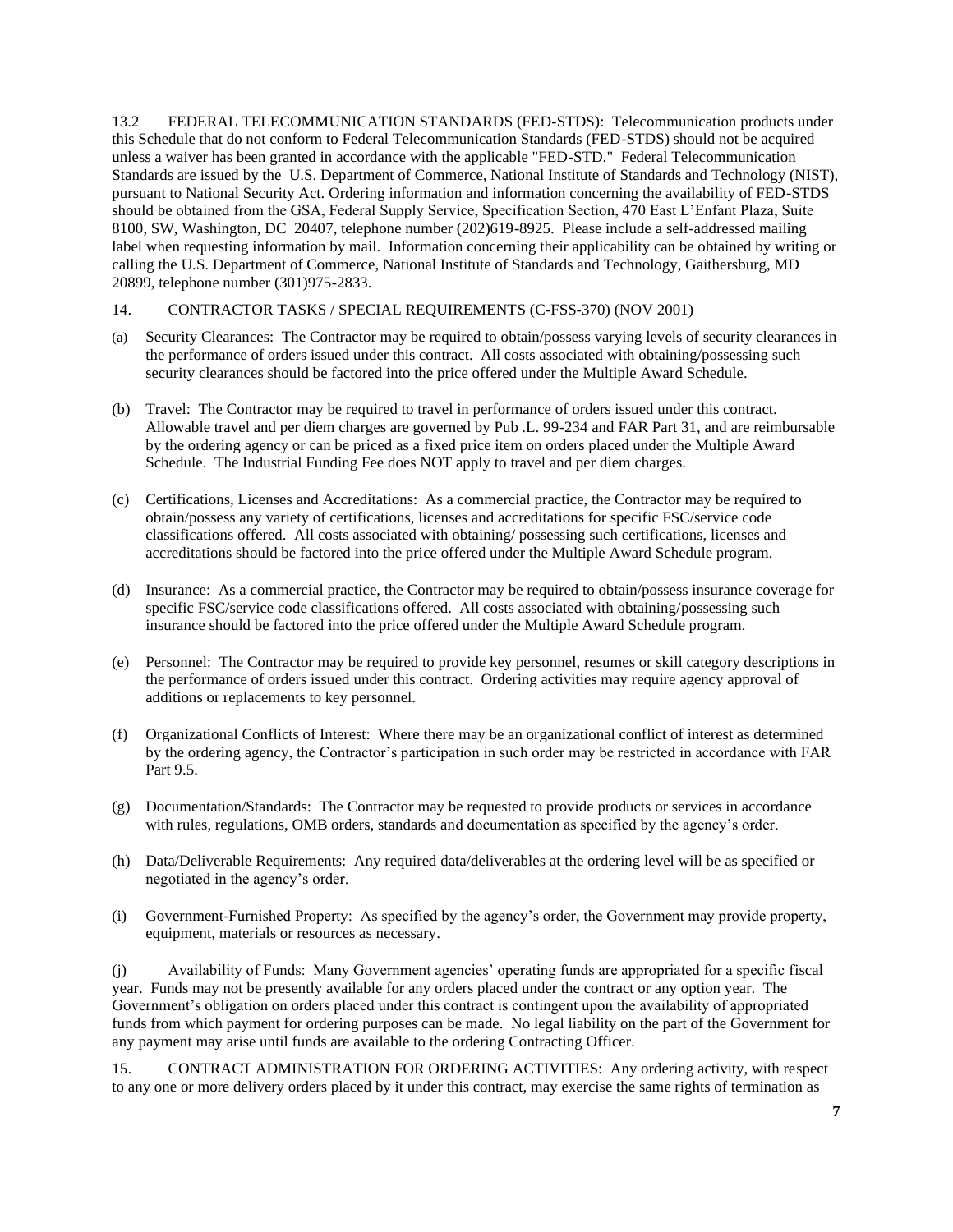might the GSA Contracting Officer under provisions of FAR 52.212-4, paragraphs (l) Termination for the ordering activity's convenience, and (m) Termination for Cause (See C.1.)

## 16. GSA Advantage!

GSA Advantage! is an on-line, interactive electronic information and ordering system that provides on-line access to vendors' schedule prices with ordering information. GSA Advantage! will allow the user to perform various searches across all contracts including, but not limited to:

## (1) Manufacturer;

- (2) Manufacturer's Part Number; and
- (3) Product categories.

Agencies can browse GSA Advantage! by accessing the Internet World Wide Web utilizing a browser (ex.: NetScape). The Internet address is http://www.fss.gsa.gov/.

## 17. PURCHASE OF OPEN MARKET ITEMS

NOTE: Open Market Items are also known as incidental items, noncontract items, non-Schedule items, and items not on a Federal Supply Schedule contract.

For administrative convenience, an ordering activity contracting officer may add items not on the Federal Supply Multiple Award Schedule (MAS) -- referred to as open market items -- to a Federal Supply Schedule blanket purchase agreement (BPA) or an individual task or delivery order, **only if**-

- (1) All applicable acquisition regulations pertaining to the purchase of the items not on the Federal Supply Schedule have been followed (e.g., publicizing (Part 5), competition requirements (Part 6), acquisition of commercial items (Part 12), contracting methods (Parts 13, 14, and 15), and small business programs (Part 19));
- (2) The ordering activity contracting officer has determined the price for the items not on the Federal Supply Schedule is fair and reasonable;
- (3) The items are clearly labeled on the order as items not on the Federal Supply Schedule; and
- (4) All clauses applicable to items not on the Federal Supply Schedule are included in the order.

### 18. CONTRACTOR COMMITMENTS, WARRANTIES AND REPRESENTATIONS

a. For the purpose of this contract, commitments, warranties and representations include, in addition to those agreed to for the entire schedule contract:

- (1) Time of delivery/installation quotations for individual orders;
- (2) Technical representations and/or warranties of products concerning performance, total system performance and/or configuration, physical, design and/or functional characteristics and capabilities of a product/equipment/ service/software package submitted in response to requirements which result in orders under this schedule contract.
- (3) Any representations and/or warranties concerning the products made in any literature, description, drawings and/or specifications furnished by the Contractor.
- b. The above is not intended to encompass items not currently covered by the GSA Schedule contract.

## 19. OVERSEAS ACTIVITIES

The terms and conditions of this contract shall apply to all orders for installation, maintenance and repair of equipment in areas listed in the pricelist outside the 48 contiguous states and the District of Columbia, except as indicated below: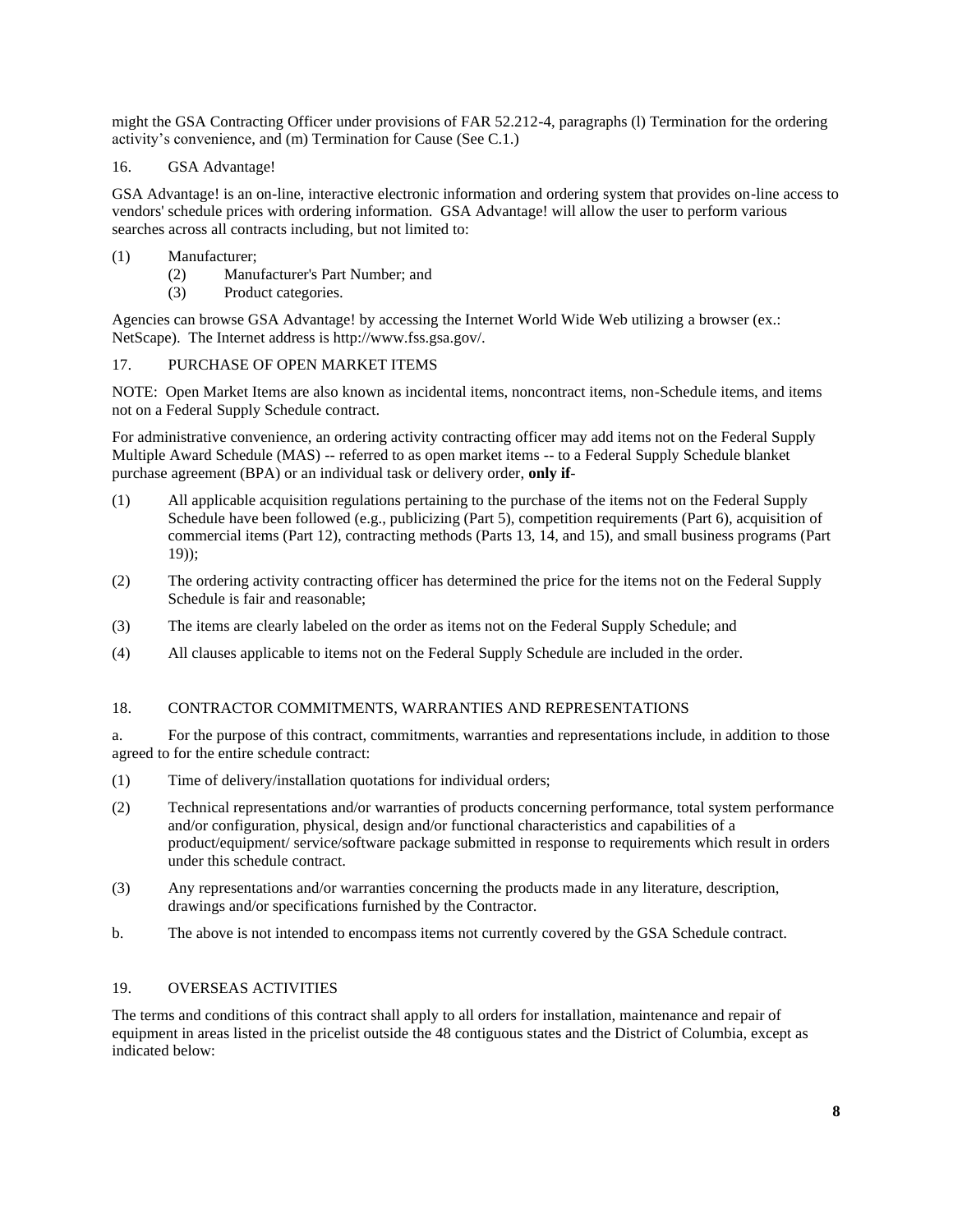#### None

Upon request of the Contractor, the ordering activity may provide the Contractor with logistics support, as available, in accordance with all applicable ordering activity regulations. Such ordering activity support will be provided on a reimbursable basis, and will only be provided to the Contractor's technical personnel whose services are exclusively required for the fulfillment of the terms and conditions of this contract.

## 20. BLANKET PURCHASE AGREEMENTS (BPAs)

Federal Acquisition Regulation (FAR) 13.303-1(a) defines Blanket Purchase Agreements (BPAs) as "…a simplified method of filling anticipated repetitive needs for supplies or services by establishing 'charge accounts' with qualified sources of supply." The use of Blanket Purchase Agreements under the Federal Supply Schedule Program is authorized in accordance with FAR  $13.303-2(c)(3)$ , which reads, in part, as follows:

"BPAs may be established with Federal Supply Schedule Contractors, if not inconsistent with the terms of the applicable schedule contract."

Federal Supply Schedule contracts contain BPA provisions to enable schedule users to maximize their administrative and purchasing savings. This feature permits schedule users to set up "accounts" with Schedule Contractors to fill recurring requirements. These accounts establish a period for the BPA and generally address issues such as the frequency of ordering and invoicing, authorized callers, discounts, delivery locations and times. Agencies may qualify for the best quantity/volume discounts available under the contract, based on the potential volume of business that may be generated through such an agreement, regardless of the size of the individual orders. In addition, agencies may be able to secure a discount higher than that available in the contract based on the aggregate volume of business possible under a BPA. Finally, Contractors may be open to a progressive type of discounting where the discount would increase once the sales accumulated under the BPA reach certain prescribed levels. Use of a BPA may be particularly useful with the new Maximum Order feature. See the Suggested Format, contained in this Schedule Pricelist, for customers to consider when using this purchasing tool.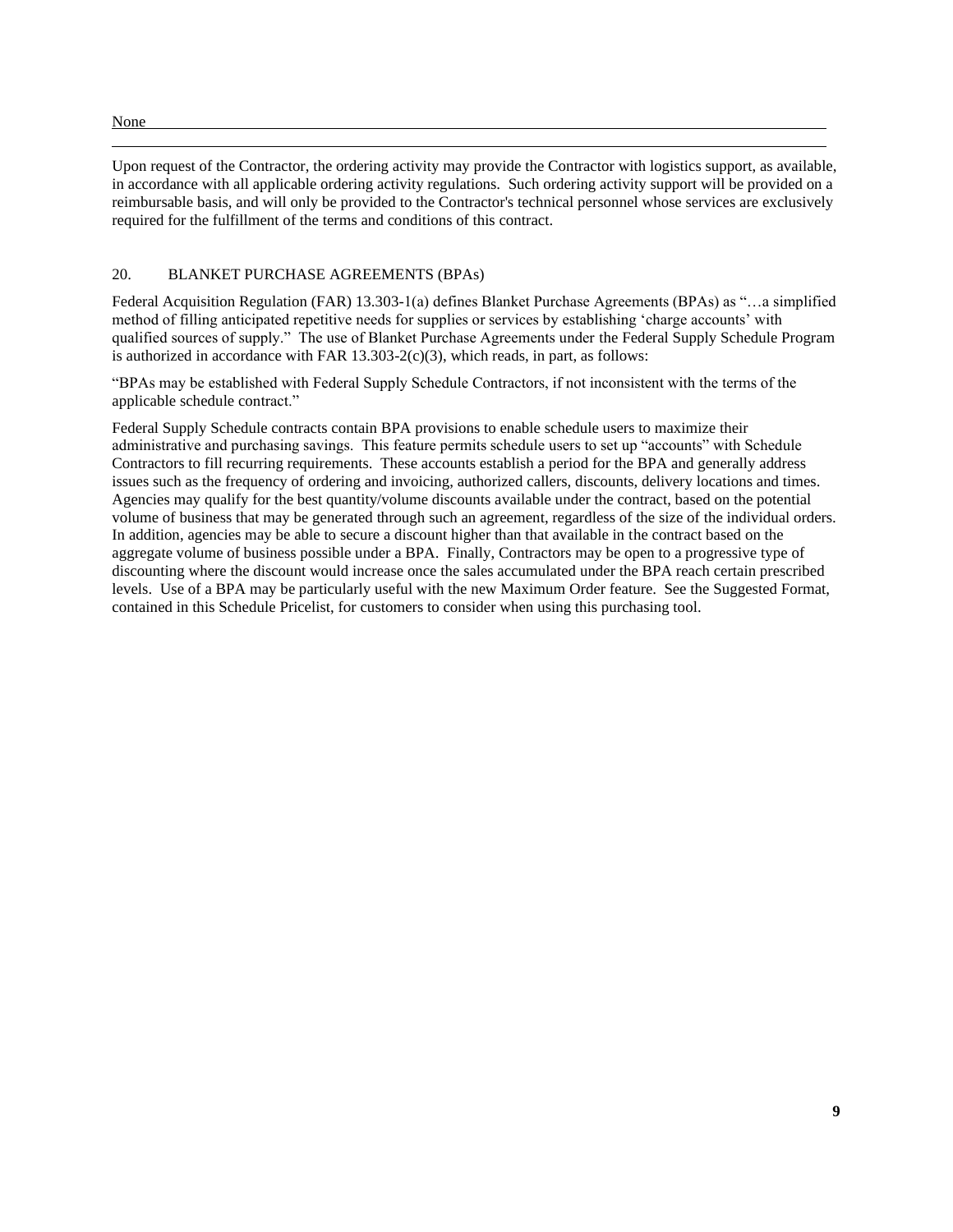## **21. CONTRACTOR TEAM ARRANGEMENTS**

Contractors participating in contractor team arrangements must abide by all terms and conditions of their respective contracts. This includes compliance with Clauses 552.238-74, Contractor's Reports of Sales and 552.238-76, Industrial Funding Fee, i.e., each contractor (team member) must report sales and remit the IFF for all products and services provided under its individual contract.

## **22. INSTALLATION, DEINSTALLATION, REINSTALLATION**

The Davis-Bacon Act (40 U.S.C. 276a-276a-7) provides that contracts in excess of \$2,000 to which the United States or the District of Columbia is a party for construction, alteration, or repair (including painting and decorating) of public buildings or public works with the United States, shall contain a clause that no laborer or mechanic employed directly upon the site of the work shall received less than the prevailing wage rates as determined by the Secretary of Labor. The requirements of the Davis-Bacon Act do not apply if the construction work is incidental to the furnishing of supplies, equipment, or services. For example, the requirements do not apply to simple installation or alteration of a public building or public work that is incidental to furnishing supplies or equipment under a supply contract. However, if the construction, alteration or repair is segregable and exceeds \$2,000, then the requirements of the Davis-Bacon Act applies.

The ordering activity issuing the task order against this contract will be responsible for proper administration and enforcement of the Federal labor standards covered by the Davis-Bacon Act. The proper Davis-Bacon wage determination will be issued by the ordering activity at the time a request for quotations is made for applicable construction classified installation, deinstallation, and reinstallation services under SIN 132-8.

## **23. SECTION 508 COMPLIANCE.**

If applicable, Section 508 compliance information on the supplies and services in this contract are available in Electronic and Information Technology (EIT) at the following:

### N/A

The EIT standard can be found at: [www.Section508.gov/.](http://www.section508.gov/)

## **24. PRIME CONTRACTOR ORDERING FROM FEDERAL SUPPLY SCHEDULES.**

Prime Contractors (on cost reimbursement contracts) placing orders under Federal Supply Schedules, on behalf of an ordering activity, shall follow the terms of the applicable schedule and authorization and include with each order –

(a) A copy of the authorization from the ordering activity with whom the contractor has the prime contract (unless a copy was previously furnished to the Federal Supply Schedule contractor); and

(b) The following statement:

This order is placed under written authorization from \_\_\_\_\_\_\_\_ dated \_\_\_\_\_\_\_. In the event of any inconsistency between the terms and conditions of this order and those of your Federal Supply Schedule contract, the latter will govern.

## **25. INSURANCE—WORK ON A GOVERNMENT INSTALLATION (JAN 1997)(FAR 52.228-5)**

(a) The Contractor shall, at its own expense, provide and maintain during the entire performance of this contract, at least the kinds and minimum amounts of insurance required in the Schedule or elsewhere in the contract.

(b) Before commencing work under this contract, the Contractor shall notify the Contracting Officer in writing that the required insurance has been obtained. The policies evidencing required insurance shall contain an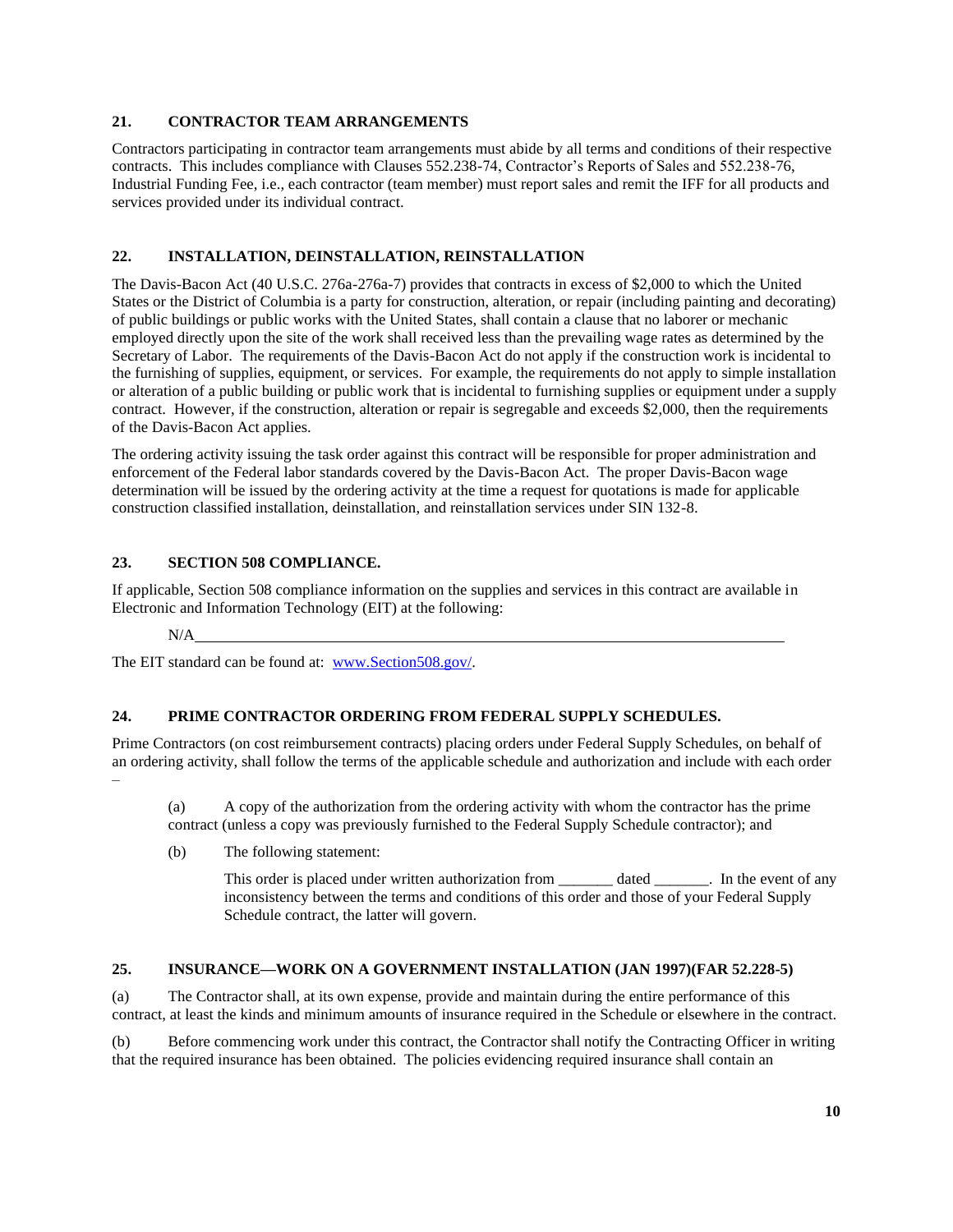endorsement to the effect that any cancellation or any material change adversely affecting the Government's interest shall not be effective—

- (1) For such period as the laws of the State in which this contract is to be performed prescribe; or
- (2) Until 30 days after the insurer or the Contractor gives written notice to the Contracting Officer, whichever period is longer.

(c) The Contractor shall insert the substance of this clause, including this paragraph (c), in subcontracts under this contract that require work on a Government installation and shall require subcontractors to provide and maintain the insurance required in the Schedule or elsewhere in the contract. The Contractor shall maintain a copy of all subcontractors' proofs of required insurance, and shall make copies available to the Contracting Officer upon request.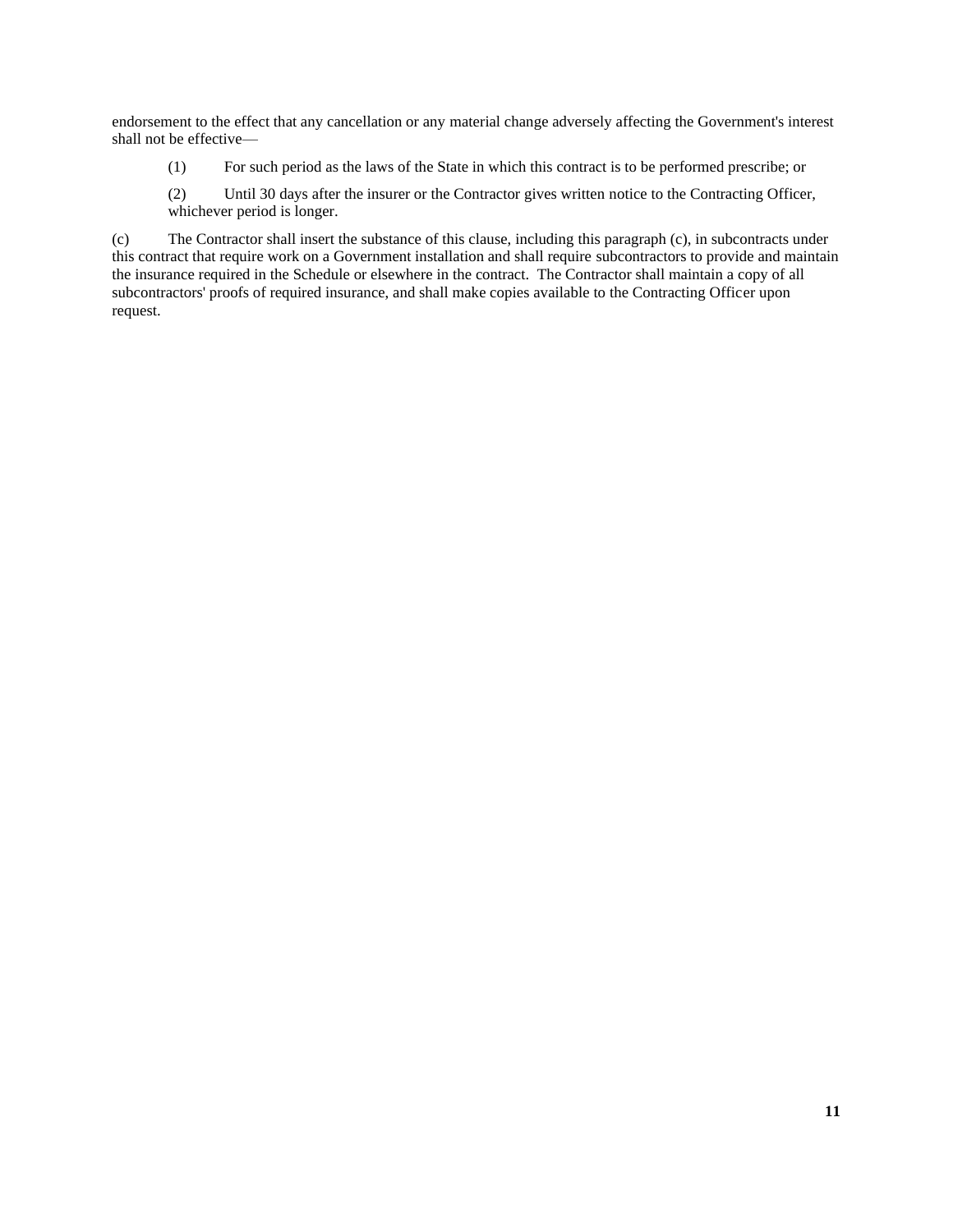# <span id="page-11-0"></span>**TERMS AND CONDITIONS APPLICABLE TO INFORMATION TECHNOLOGY (IT) PROFESSIONAL SERVICES (SPECIAL ITEM NUMBER 54151S)**

## **1. SCOPE**

a. The prices, terms and conditions stated under Special Item Number 54151S Information Technology Professional Services apply exclusively to IT/IAM Professional Services within the scope of this Information Technology Schedule.

b. The Contractor shall provide services at the Contractor's facility and/or at the ordering activity location, as agreed to by the Contractor and the ordering activity.

## **2. PERFORMANCE INCENTIVES I-FSS-60 Performance Incentives (April 2000)**

a. Performance incentives may be agreed upon between the Contractor and the ordering activity on individual fixed price orders or Blanket Purchase Agreements under this contract.

b. The ordering activity must establish a maximum performance incentive price for these services and/or total solutions on individual orders or Blanket Purchase Agreements.

c. Incentives should be designed to relate results achieved by the contractor to specified targets. To the maximum extent practicable, ordering activities shall consider establishing incentives where performance is critical to the ordering activity's mission and incentives are likely to motivate the contractor. Incentives shall be based on objectively measurable tasks.

## **3. ORDER**

a. Agencies may use written orders, EDI orders, blanket purchase agreements, individual purchase orders, or task orders for ordering services under this contract. Blanket Purchase Agreements shall not extend beyond the end of the contract period; all services and delivery shall be made and the contract terms and conditions shall continue in effect until the completion of the order. Orders for tasks which extend beyond the fiscal year for which funds are available shall include FAR 52.232-19 (Deviation – May 2003) Availability of Funds for the Next Fiscal Year. The purchase order shall specify the availability of funds and the period for which funds are available.

b. All task orders are subject to the terms and conditions of the contract. In the event of conflict between a task order and the contract, the contract will take precedence.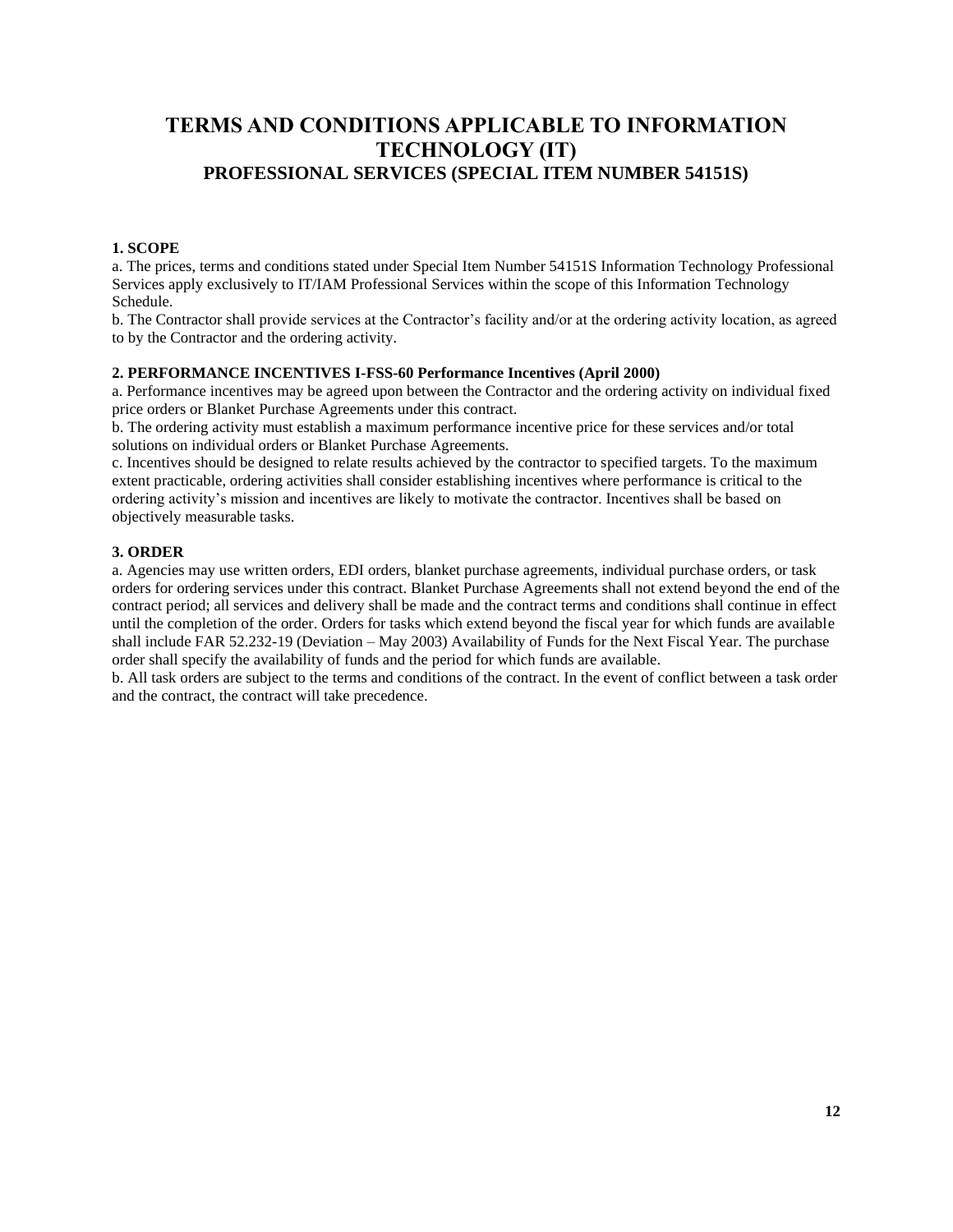## **4. PERFORMANCE OF SERVICES**

a. The Contractor shall commence performance of services on the date agreed to by the Contractor and the ordering activity.

b. The Contractor agrees to render services only during normal working hours, unless otherwise agreed to by the Contractor and the ordering activity.

c. The ordering activity should include the criteria for satisfactory completion for each task in the Statement of Work or Delivery Order. Services shall be completed in a good and workmanlike manner.

d. Any Contractor travel required in the performance of IT/IAM Services must comply with the Federal Travel Regulation or Joint Travel Regulations, as applicable, in effect on the date(s) the travel is performed. Established Federal Government per diem rates will apply to all Contractor travel. Contractors cannot use GSA city pair contracts.

## **5. STOP-WORK ORDER (FAR 52.242-15) (AUG 1989)**

(a) The Contracting Officer may, at any time, by written order to the Contractor, require the Contractor to stop all, or any part, of the work called for by this contract for a period of 90 days after the order is delivered to the Contractor, and for any further period to which the parties may agree. The order shall be specifically identified as a stop-work order issued under this clause. Upon receipt of the order, the Contractor shall immediately comply with its terms and take all reasonable steps to minimize the incurrence of costs allocable to the work covered by the order during the period of work stoppage. Within a period of 90 days after a stop-work is delivered to the Contractor, or within any extension of that period to which the parties shall have agreed, the Contracting Officer shall either- (1) Cancel the stop-work order; or

(2) Terminate the work covered by the order as provided in the Default, or the Termination for Convenience of the Government, clause of this contract.

(b) If a stop-work order issued under this clause is canceled or the period of the order or any extension thereof expires, the Contractor shall resume work. The Contracting Officer shall make an equitable adjustment in the delivery schedule or contract price, or both, and the contract shall be modified, in writing, accordingly, if-

(1) The stop-work order results in an increase in the time required for, or in the Contractor's cost properly allocable to, the performance of any part of this contract; and

(2) The Contractor asserts its right to the adjustment within 30 days after the end of the period of work stoppage; provided, that, if the Contracting Officer decides the facts justify the action, the Contracting Officer may receive and act upon the claim submitted at any time before final payment under this contract.

(c) If a stop-work order is not canceled and the work covered by the order is terminated for the convenience of the Government, the Contracting Officer shall allow reasonable costs resulting from the stop-work order in arriving at the termination settlement.

(d) If a stop-work order is not canceled and the work covered by the order is terminated for default, the Contracting Officer shall allow, by equitable adjustment or otherwise, reasonable costs resulting from the stop-work order.

### **6. INSPECTION OF SERVICES**

In accordance with FAR 52.212-4 CONTRACT TERMS AND CONDITIONS--COMMERCIAL ITEMS (MAR 2009) (DEVIATION I - FEB 2007) for Firm-Fixed Price orders and FAR 52.212-4 CONTRACT TERMS AND CONDITIONS COMMERCIAL ITEMS (MAR 2009) (ALTERNATE I OCT 2008) (DEVIATION I – FEB 2007) applies to Time-and-Materials and Labor-Hour Contracts orders placed under this contract.

## **7. RESPONSIBILITIES OF THE CONTRACTOR**

The Contractor shall comply with all laws, ordinances, and regulations (Federal, State, City, or otherwise) covering work of this character. If the end product of a task order is software, then FAR 52.227-14 (Dec 2007) Rights in Data – General, may apply.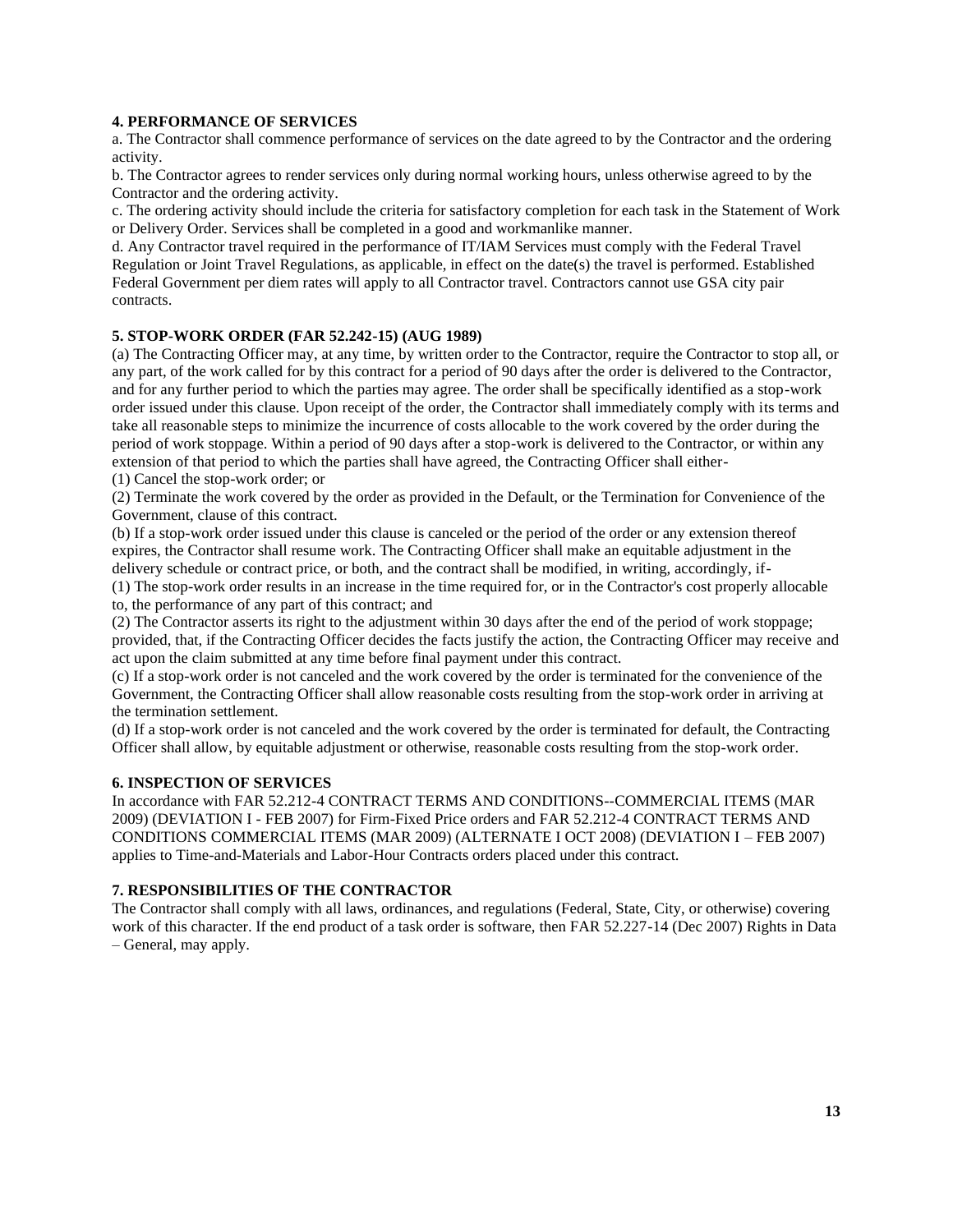## **8. RESPONSIBILITIES OF THE ORDERING ACTIVITY**

Subject to security regulations, the ordering activity shall permit Contractor access to all facilities necessary to perform the requisite IT/IAM Professional Services.

## **9. INDEPENDENT CONTRACTOR**

All IT/IAM Professional Services performed by the Contractor under the terms of this contract shall be as an independent Contractor, and not as an agent or employee of the ordering activity.

## **10. ORGANIZATIONAL CONFLICTS OF INTEREST**

## a. Definitions.

"Contractor" means the person, firm, unincorporated association, joint venture, partnership, or corporation that is a party to this contract.

"Contractor and its affiliates" and "Contractor or its affiliates" refers to the Contractor, its chief executives, directors, officers, subsidiaries, affiliates, subcontractors at any tier, and consultants and any joint venture involving the Contractor, any entity into or with which the Contractor subsequently merges or affiliates, or any other successor or assignee of the Contractor.

An "Organizational conflict of interest" exists when the nature of the work to be performed under a proposed ordering activity contract, without some restriction on ordering activities by the Contractor and its affiliates, may either (i) result in an unfair competitive advantage to the Contractor or its affiliates or (ii) impair the Contractor's or its affiliates' objectivity in performing contract work.

b. To avoid an organizational or financial conflict of interest and to avoid prejudicing the best interests of the ordering activity, ordering activities may place restrictions on the Contractors, its affiliates, chief executives, directors, subsidiaries and subcontractors at any tier when placing orders against schedule contracts. Such restrictions shall be consistent with FAR 9.505 and shall be designed to avoid, neutralize, or mitigate organizational conflicts of interest that might otherwise exist in situations related to individual orders placed against the schedule contract. Examples of situations, which may require restrictions, are provided at FAR 9.508.

## **11. INVOICES**

The Contractor, upon completion of the work ordered, shall submit invoices for IT/IAM Professional services. Progress payments may be authorized by the ordering activity on individual orders if appropriate. Progress payments shall be based upon completion of defined milestones or interim products. Invoices shall be submitted monthly for recurring services performed during the preceding month.

## **12. PAYMENTS**

For firm-fixed price orders the ordering activity shall pay the Contractor, upon submission of proper invoices or vouchers, the prices stipulated in this contract for service rendered and accepted. Progress payments shall be made only when authorized by the order. For time-and-materials orders, the Payments under Time-and-Materials and Labor-Hour Contracts at FAR 52.212-4 (MAR 2009) (ALTERNATE I – OCT 2008) (DEVIATION I – FEB 2007) applies to time-and-materials orders placed under this contract. For labor-hour orders, the Payment under Time-and-Materials and Labor-Hour Contracts at FAR 52.212-4 (MAR 2009) (ALTERNATE I – OCT 2008) (DEVIATION I – FEB 2007) applies to labor-hour orders placed under this contract. 52.216-31(Feb 2007) Time-and-Materials/Labor-Hour Proposal Requirements**—**Commercial Item Acquisition. As prescribed in 16.601(e)(3), insert the following provision: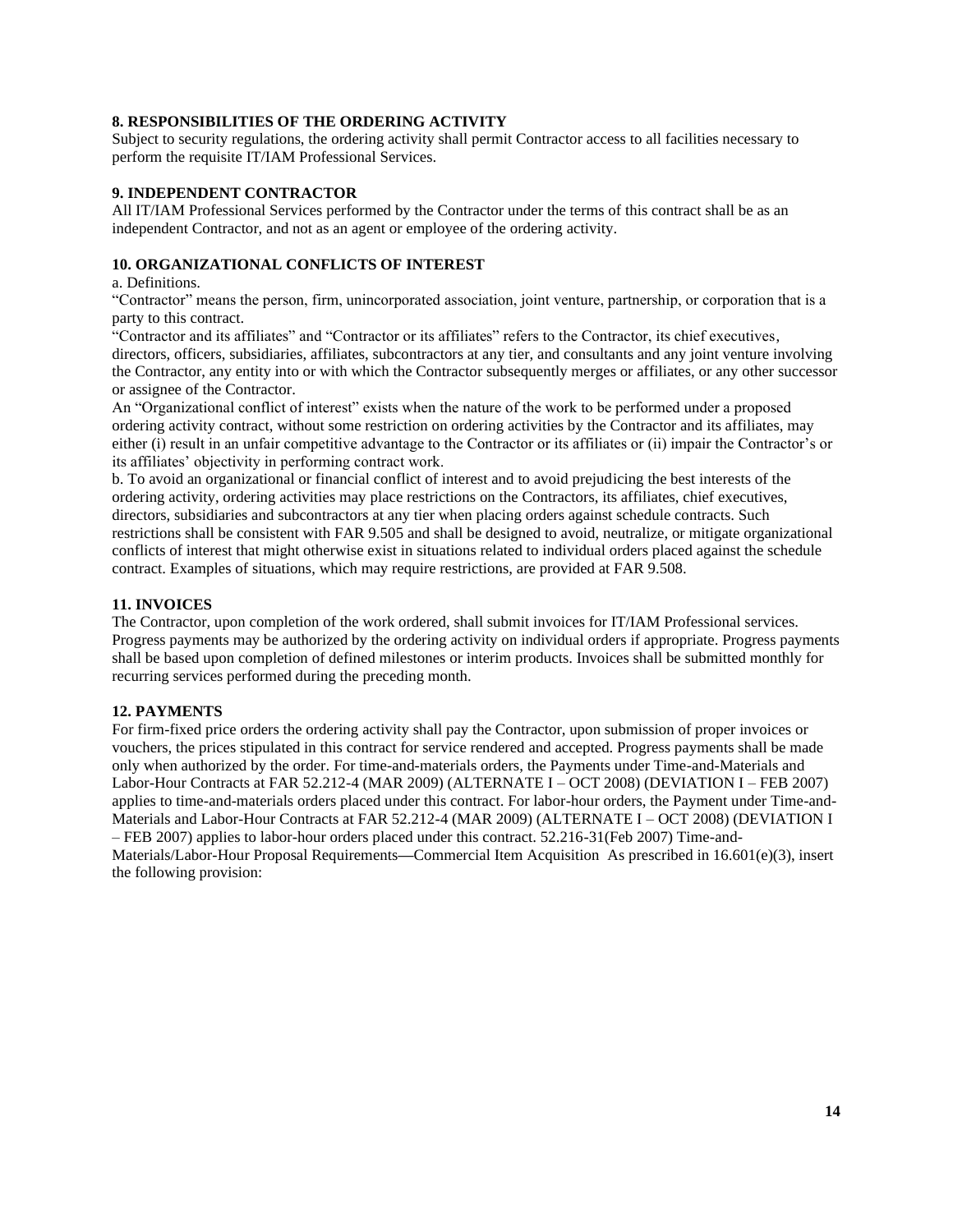(a) The Government contemplates award of a Time-and-Materials or Labor-Hour type of contract resulting from this solicitation.

(b) The offeror must specify fixed hourly rates in its offer that include wages, overhead, general and administrative expenses, and profit. The offeror must specify whether the fixed hourly rate for each labor category applies to labor performed by—

(1) The offeror;

(2) Subcontractors; and/or

(3) Divisions, subsidiaries, or affiliates of the offeror under a common control.

## **13. RESUMES**

Resumes shall be provided to the GSA Contracting Officer or the user ordering activity upon request.

## **14. INCIDENTAL SUPPORT COSTS**

Incidental support costs are available outside the scope of this contract. The costs will be negotiated separately with the ordering activity in accordance with the guidelines set forth in the FAR.

## **15. APPROVAL OF SUBCONTRACTS**

The ordering activity may require that the Contractor receive, from the ordering activity's Contracting Officer, written consent before placing any subcontract for furnishing any of the work called for in a task order.

## **16. DESCRIPTION OF IT/IAM PROFESSIONAL SERVICES AND PRICING**

a. The Contractor shall provide a description of each type of IT/IAM Service offered under Special Item Numbers 54151S IT/IAM Professional Services should be presented in the same manner as the Contractor sells to its commercial and other ordering activity customers. If the Contractor is proposing hourly rates, a description of all corresponding commercial job titles (labor categories) for those individuals who will perform the service should be provided.

b. Pricing for all IT/IAM Professional Services shall be in accordance with the Contractor's customary commercial practices; e.g., hourly rates, monthly rates, term rates, and/or fixed prices, minimum general experience and minimum education.

## **Commercial Job Title: Program Manager II**

Minimum/General Experience: Minimum of 10 years of specialized experience which applies to systems development life cycle project planning, management, and control. Requires competence in all phases of systems development life cycle and project management concepts and methods.

Functional Responsibility: Responsible for the full life cycle development of applications including complex deployments requiring multi-cross functional team management. Exercises analytical techniques when gathering information from users, defining work problems, and developing procedures to resolve the problems. Provides support for structured analysis techniques. Manages large teams in cross project integration support, quality assurance services, implementation, and deployment. Provides management oversight of team members, scope of project, risk management, and issues management. Attends formal reviews of team work products to ensure completeness and correctness. Develops, manages, and maintains project plan, project scope, risk assessment, and budget.

Minimum Education: E11 level of education and experience. See section titled Grade Levels for Minimum Education and Work Experience Requirements for details on adjusting educational levels based on work experience.

## **Commercial Job Title: Program Manager I**

Minimum/General Experience: Minimum of 9 years of specialized experience which applies to systems development life cycle project planning, management, and control. Requires competence in all phases of systems development life cycle and project management concepts and methods.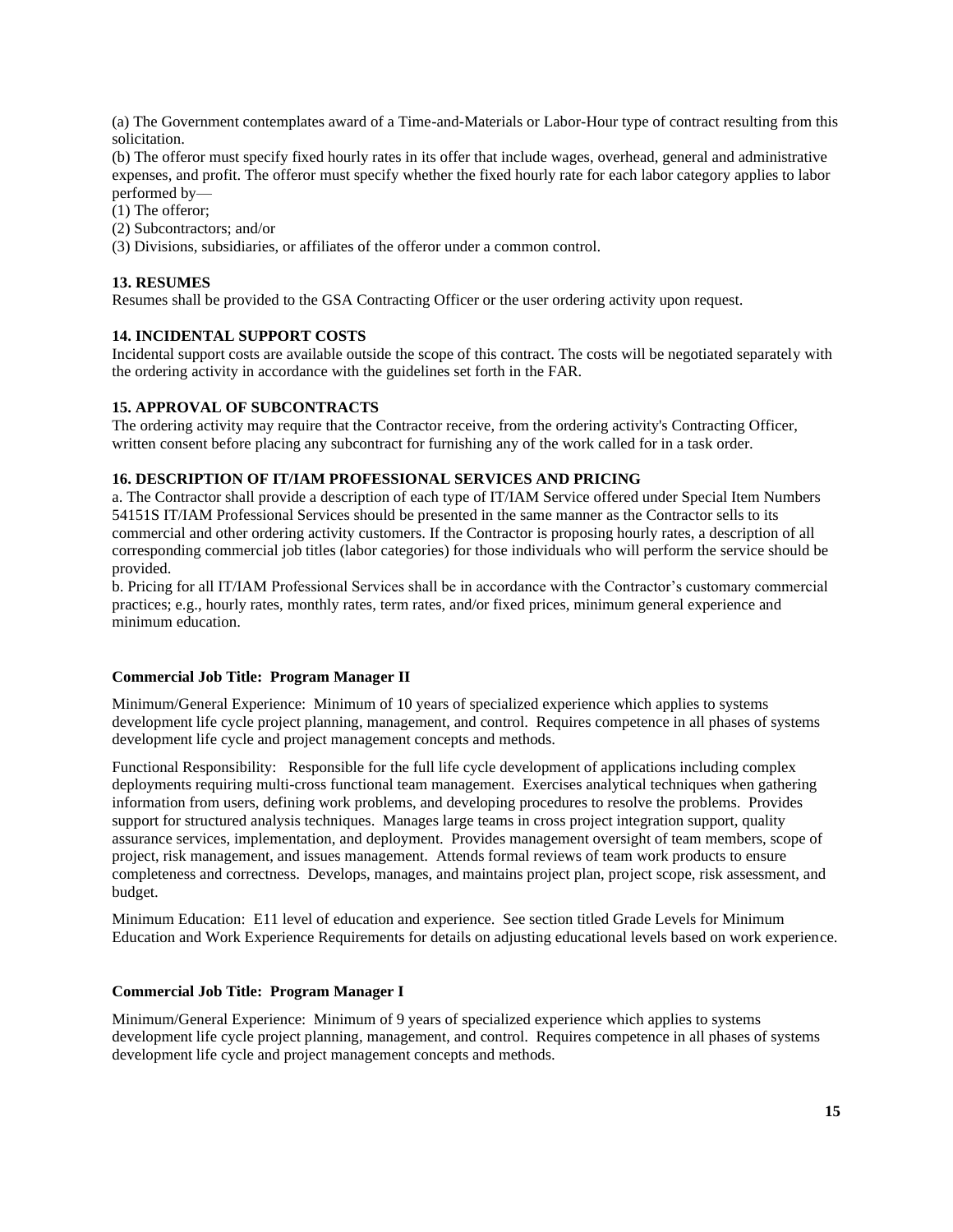Functional Responsibility: Responsible for the full life cycle development of applications including deployments requiring multi-cross functional team management. Exercises analytical techniques when gathering information from users, defining work problems, and developing procedures to resolve the problems. Provides support for structured analysis techniques. Manages small to midsize teams in project integration support, quality assurance services, implementation, and deployment. Provides management oversight of team members, scope of project, risk management, and issues management. Attends formal reviews of team work products to ensure completeness and correctness. Develops, manages, and maintains project plan, project scope, risk assessment, and budget.

Minimum Education: E10 level of education and experience. See section titled Grade Levels for Minimum Education and Work Experience Requirements for details on adjusting educational levels based on work experience.

#### **Commercial Job Title: Technical Project Manager II**

Minimum/General Experience: Minimum of 8 years of specialized experience which applies to systems development life cycle project planning, management, and control. Requires competence in all phases of systems development life cycle and project management concepts and methods.

Functional Responsibility: Responsible for the full life cycle development of applications and providing technical expertise and assistance to analysts, architects and developers. Responsibilities include overseeing complex deployments requiring multi-cross functional team management. Exercises analytical techniques when gathering information from users, defining work problems, and developing procedures to resolve the problems. Provides support for structured analysis techniques. Leads teams in cross project integration support, quality assurance services, implementation, and deployment. Provides day to day management and oversight of team members, scope of project, risk management, and issues tracking. Attends formal reviews of team work products to ensure completeness and correctness. Schedules and ensures completion of structured walkthrough of deliverables. Develops, manages, and maintains project plan, project scope, risk assessment, and budget.

Minimum Education: E9 level of education and experience. See section titled Grade Levels for Minimum Education and Work Experience Requirements for details on adjusting educational levels based on work experience.

#### **Commercial Job Title: Technical Project Manager I**

Minimum/General Experience: Minimum of 6 years of specialized experience which applies to systems development life cycle project planning, management, and control. Requires competence in all phases of systems development life cycle and project management concepts and methods.

Functional Responsibility: Responsible for the full life cycle development of applications and providing technical expertise and assistance to analysts, architects and developers. Exercises analytical techniques when gathering information from users, defining work problems, and developing procedures to resolve the problems. Provides support for structured analysis techniques. Participates in cross project integration support and quality assurance services. Provides day to day management and oversight of team members and scope of project. Attends formal reviews of team work products for completeness and correctness. Schedules and ensures completion of structured walkthrough of deliverables. Develops, manages, and maintains project plan, project scope, risk assessment, and budget.

Minimum Education: E8 level of education and experience. See section titled Grade Levels for Minimum Education and Work Experience Requirements for details on adjusting educational levels based on work experience.

#### **Commercial Job Title: Associate Technical Project Manager**

Minimum/General Experience: Minimum of 4 years of specialized experience which applies to systems development life cycle project planning, management, and control. Requires competence in all phases of systems development life cycle and project management concepts and methods.

Functional Responsibility: Responsible for the full life cycle development of applications and providing technical expertise and assistance to analysts, architects and developers. Exercises analytical techniques when gathering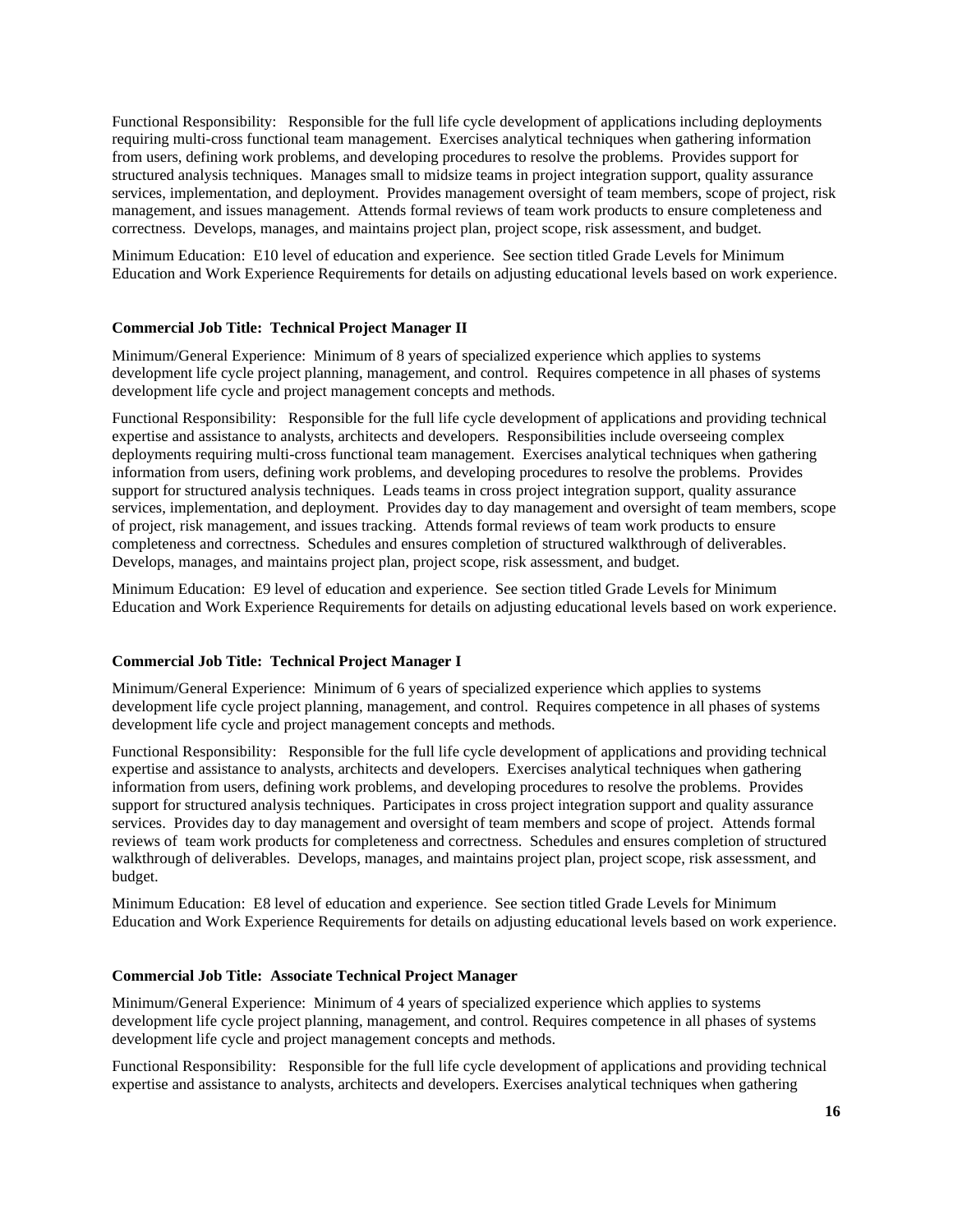information from users, defining work problems, and developing procedures to resolve the problems. Provides support for structured analysis techniques. Participates in cross project integration support and quality assurance reviews. Provides oversight of team members, scope of project, and project status. Attends formal reviews of team work products for completeness and correctness. Schedules and ensures completion of structured walkthrough of deliverables. Develops, manages, and maintains project plan, project scope, risk assessment, and budget.

Minimum Education: E7 level of education and experience. See section titled Grade Levels for Minimum Education and Work Experience Requirements for details on adjusting educational levels based on work experience.

### **Commercial Job Title: Project Manager II**

Minimum/General Experience: Minimum of 8 years of specialized experience which applies to systems development life cycle project planning, management, and control. Requires competence in all phases of systems development life cycle and project management concepts and methods.

Functional Responsibility: Responsible for the full life cycle development of applications including complex deployments requiring multi-cross functional team management. Exercises analytical techniques when gathering information from users, defining work problems, and developing procedures to resolve the problems. Provides support for structured analysis techniques. Leads teams in cross project integration support, quality assurance services, implementation, and deployment. Provides day to day management and oversight of team members, scope of project, risk management, and issues tracking. Attends formal reviews of team work products to ensure completeness and correctness. Schedules and ensures completion of structured walkthrough of deliverables. Develops, manages, and maintains project plan, project scope, risk assessment, and budget.

Minimum Education: E9 level of education and experience. See section titled Grade Levels for Minimum Education and Work Experience Requirements for details on adjusting educational levels based on work experience.

#### **Commercial Job Title: Project Manager I**

Minimum/General Experience: Minimum of 6 years of specialized experience which applies to systems development life cycle project planning, management, and control. Requires competence in all phases of systems development life cycle and project management concepts and methods.

Functional Responsibility: Responsible for the full life cycle development of applications. Exercises analytical techniques when gathering information from users, defining work problems, and developing procedures to resolve the problems. Provides support for structured analysis techniques. Participates in cross project integration support and quality assurance services. Provides day to day management and oversight of team members and scope of project. Attends formal reviews of team work products for completeness and correctness. Schedules and ensures completion of structured walkthrough of deliverables. Develops, manages, and maintains project plan, project scope, risk assessment, and budget.

Minimum Education: E8 level of education and experience. See section titled Grade Levels for Minimum Education and Work Experience Requirements for details on adjusting educational levels based on work experience.

#### **Commercial Job Title: Associate Project Manager**

Minimum/General Experience: Minimum of 4 years of specialized experience which applies to systems development life cycle project planning, management, and control. Requires competence in all phases of systems development life cycle and project management concepts and methods.

Functional Responsibility: Responsible for the full life cycle development of applications. Exercises analytical techniques when gathering information from users, defining work problems, and developing procedures to resolve the problems. Provides support for structured analysis techniques. Participates in cross project integration support and quality assurance reviews. Provides oversight of team members, scope of project, and project status. Attends formal reviews of team work products for completeness and correctness. Schedules and ensures completion of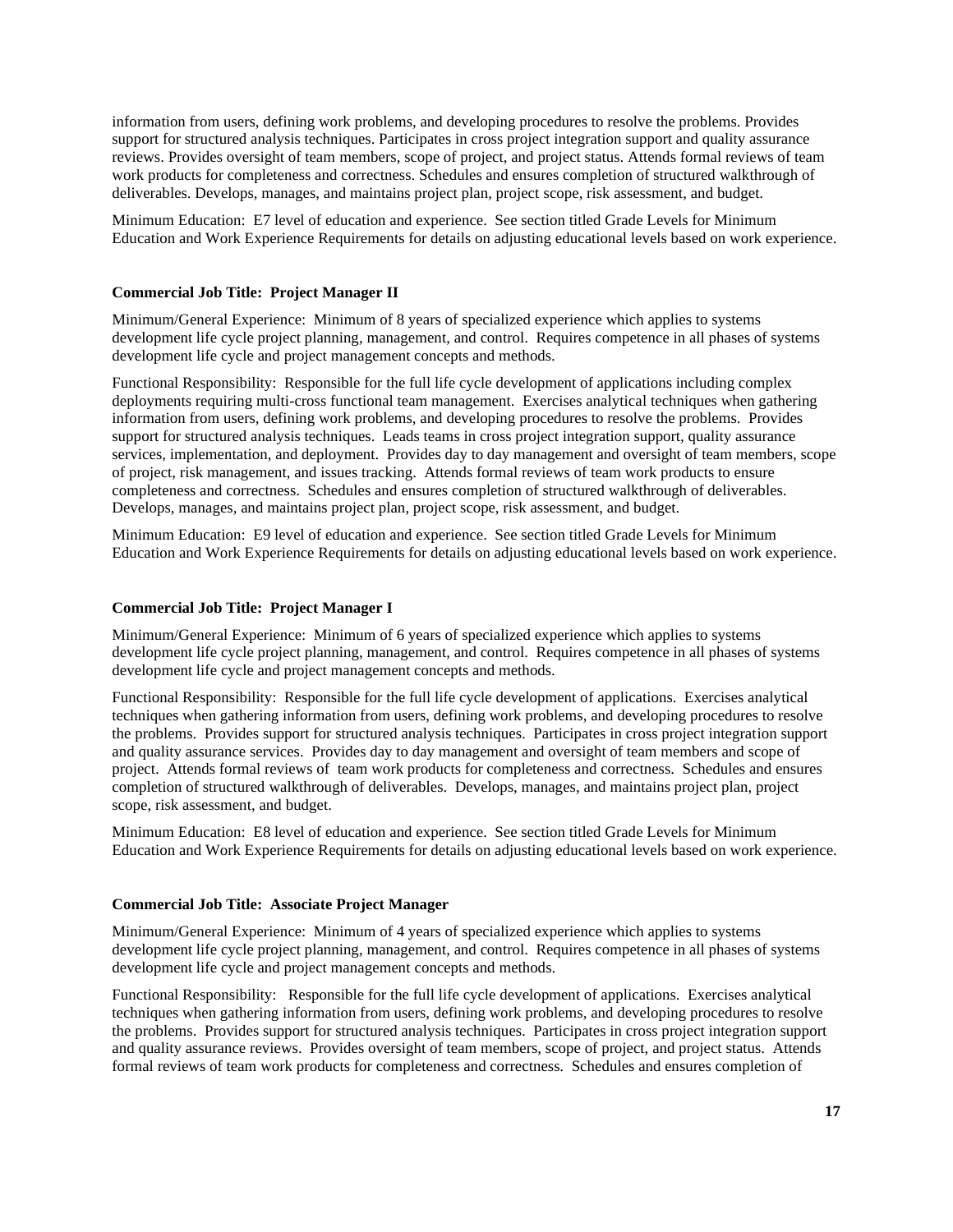structured walkthrough of deliverables. Develops, manages, and maintains project plan, project scope, risk assessment, and budget.

Minimum Education: E7 level of education and experience. See section titled Grade Levels for Minimum Education and Work Experience Requirements for details on adjusting educational levels based on work experience.

### **Commercial Job Title: Enterprise Architect**

Minimum/General Experience: Minimum of 9 years of specialized experience which applies to full understanding of the systems development life cycle and technical and application architecture and design.

Functional Responsibility: Primarily responsible for the translation of business requirements and analysis information into enterprise architecture, technical system designs and the development and deployment of effective application systems based on those technical designs. Develops technical work products and provides technical leadership in enterprise architecture including business, data, application, and technology architectures as well as security and network/infrastructure architectures. Also provides technical leadership in full life cycle system development, system conversion, implementation support, system integration services. Provides support for structured development techniques. May create, modify, and maintain computer software programs. Schedules reviews of work products with the development team and addresses the consistency, maintainability, and reliability of the applications being development.

Minimum Education: E10 level of education and experience. See section titled Grade Levels for Minimum Education and Work Experience Requirements for details on adjusting educational levels based on work experience.

#### **Commercial Job Title: Sr. Architect**

Minimum/General Experience: Minimum of 6 years of specialized experience which applies to full understanding of the systems development life cycle and technical and application architecture and design.

Functional Responsibility: Primarily responsible for the translation of business requirements and analysis information into technical system designs and the development and deployment o effective application systems based on those technical designs. Develops technical work products and provides technical leadership in full life cycle system development, system conversion, and implementation support and system integration services. Provides support for structured development techniques. May create, modify, and maintain computer software programs. Schedules reviews of work products with the development team and addresses the consistency, maintainability, and reliability of the applications being development.

Minimum Education: E8 level of education and experience. See section titled Grade Levels for Minimum Education and Work Experience Requirements for details on adjusting educational levels based on work experience.

#### **Commercial Job Title: Architect**

Minimum/General Experience: Minimum of 4 years of specialized experience which applies to full understanding of the systems development life cycle and technical and application architecture and design.

Functional Responsibility: Primarily responsible for the translation of business requirements and analysis information into technical system designs and the development and deployment of effective application systems based on those technical designs. Develops technical work products and provides technical support in full life cycle system development, system conversion, and implementation support and system integration services. Provides input on structured development techniques. May create, modify, and maintain computer software programs. Schedules joint reviews of work products with the development team and addresses the consistency, maintainability, and reliability of the applications being development.

Minimum Education: E7 level of education and experience. See section titled Grade Levels for Minimum Education and Work Experience Requirements for details on adjusting educational levels based on work experience.

## **Commercial Job Title: Software Engineer IV**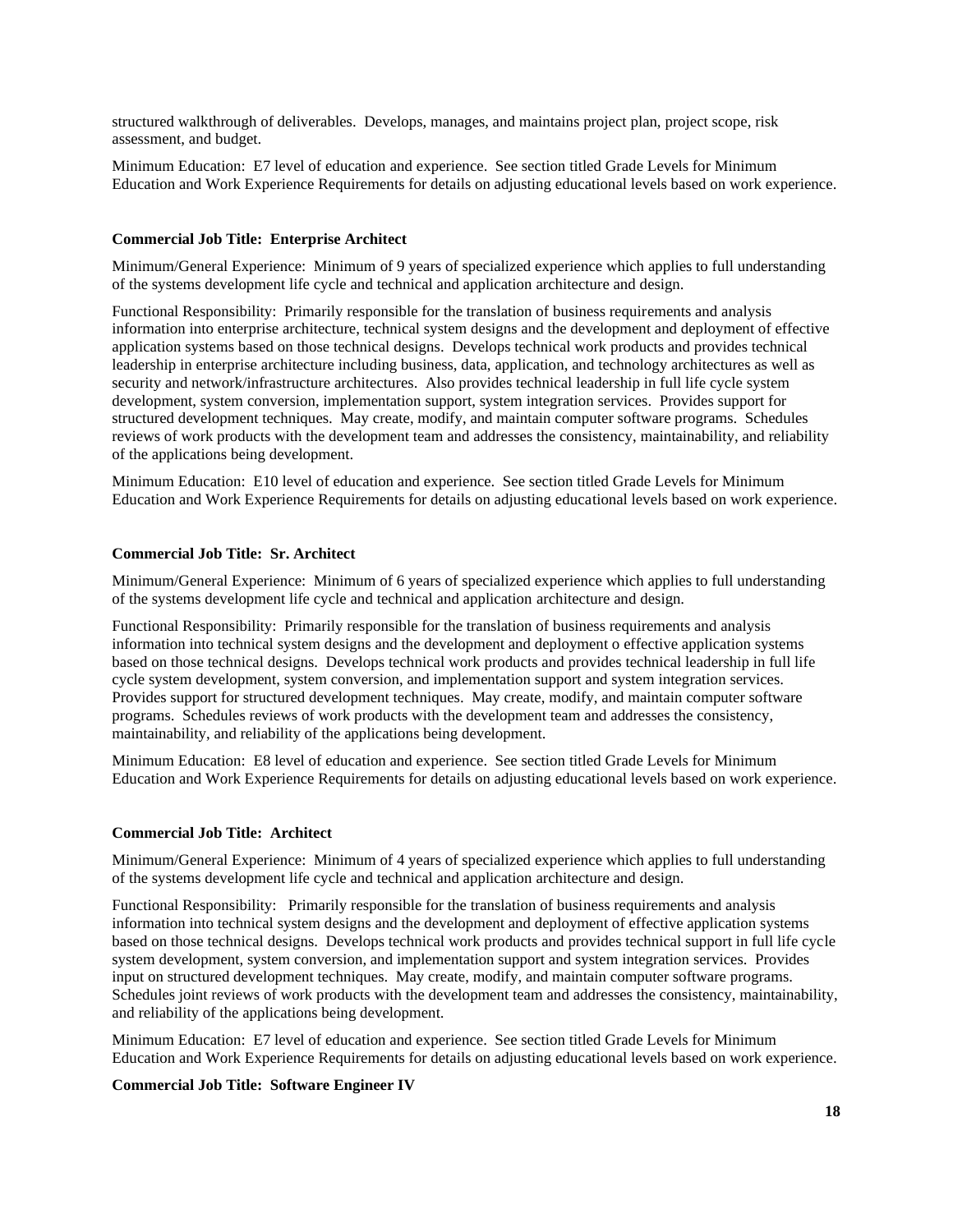Minimum/General Experience: Minimum of 8 years specialized experience which applies to systems analysis and design techniques for moderately complex computer systems.

Functional Responsibility: Primarily responsible for the translation of business requirements and analysis information into a technical system design and the development and deployment of effective application systems based on those technical designs. Develops technical work products and provides support in full life cycle system development, system conversion, and implementation support and system integration services. Provides support for structured development techniques. Creates modifies and maintains computer software programs. Provides installation configuration support and quality assurance services. Reviews other team members' development work products for completeness and correctness. Reviews may be in the form of peer walkthroughs or individual quality assurance reviews. Contributes task estimates to the development effort on the project plan. May formulate development and design standards for the project and be a mentor to other development staff. Proficient in database design, queries, and tuning as well as application software design. Proficient in data, security, application, and infrastructure architecture and can provide support to the architecture team.

Minimum Education: E9 level of education and experience. See section titled Grade Levels for Minimum Education and Work Experience Requirements for details on adjusting educational levels based on work experience.

#### **Commercial Job Title: Software Engineer III**

Minimum/General Experience: Minimum of 4 years specialized experience which applies to systems analysis and design techniques for moderately complex computer systems.

Functional Responsibility: Primarily responsible for the translation of business requirements and analysis information into a technical system design and the development and deployment of effective application systems based on those technical designs. Develops technical work products and provides support in full life cycle system development, system conversion, implementation support and system integration services. Provides support for structured development techniques. Creates modifies and maintains computer software programs. Provides installation configuration support and quality assurance services. Reviews other team members' development work products for completeness and correctness. Reviews may be in the form of peer walkthroughs or individual quality assurance reviews. Contributes task estimates to the development effort on the project plan. May formulate development and design standards for the project and be a mentor to other development staff. Proficient in database design, queries, and tuning as well as application software design.

Minimum Education: E7 level of education and experience. See section titled Grade Levels for Minimum Education and Work Experience Requirements for details on adjusting educational levels based on work experience.

#### **Commercial Job Title: Software Engineer I**

Minimum/General Experience: Minimum of 1 years specialized experience which applies to systems analysis and design techniques for moderately complex computer systems.

Functional Responsibility: Primarily responsible for the translation of business requirements and analysis information into a technical system design and the development and deployment of effective application systems based on those technical designs. Develops technical work products and provides support in full life cycle system development, system conversion, and implementation support and system integration services. Provides support for structured development techniques. Creates modifies and maintains computer software programs. Provides installation configuration support and quality assurance services. Reviews other team members' development work products for completeness and correctness. Reviews may be in the form of peer walkthroughs or individual quality assurance reviews. May contribute task estimates to the development effort on the project plan.

Minimum Education: E5 level of education and experience. See section titled Grade Levels for Minimum Education and Work Experience Requirements for details on adjusting educational levels based on work experience.

#### **Commercial Job Title: Web Designer IV**

Minimum/General Experience: Minimum of 8 years specialized experience which applies to systems analysis and web design techniques for moderately complex web-based systems.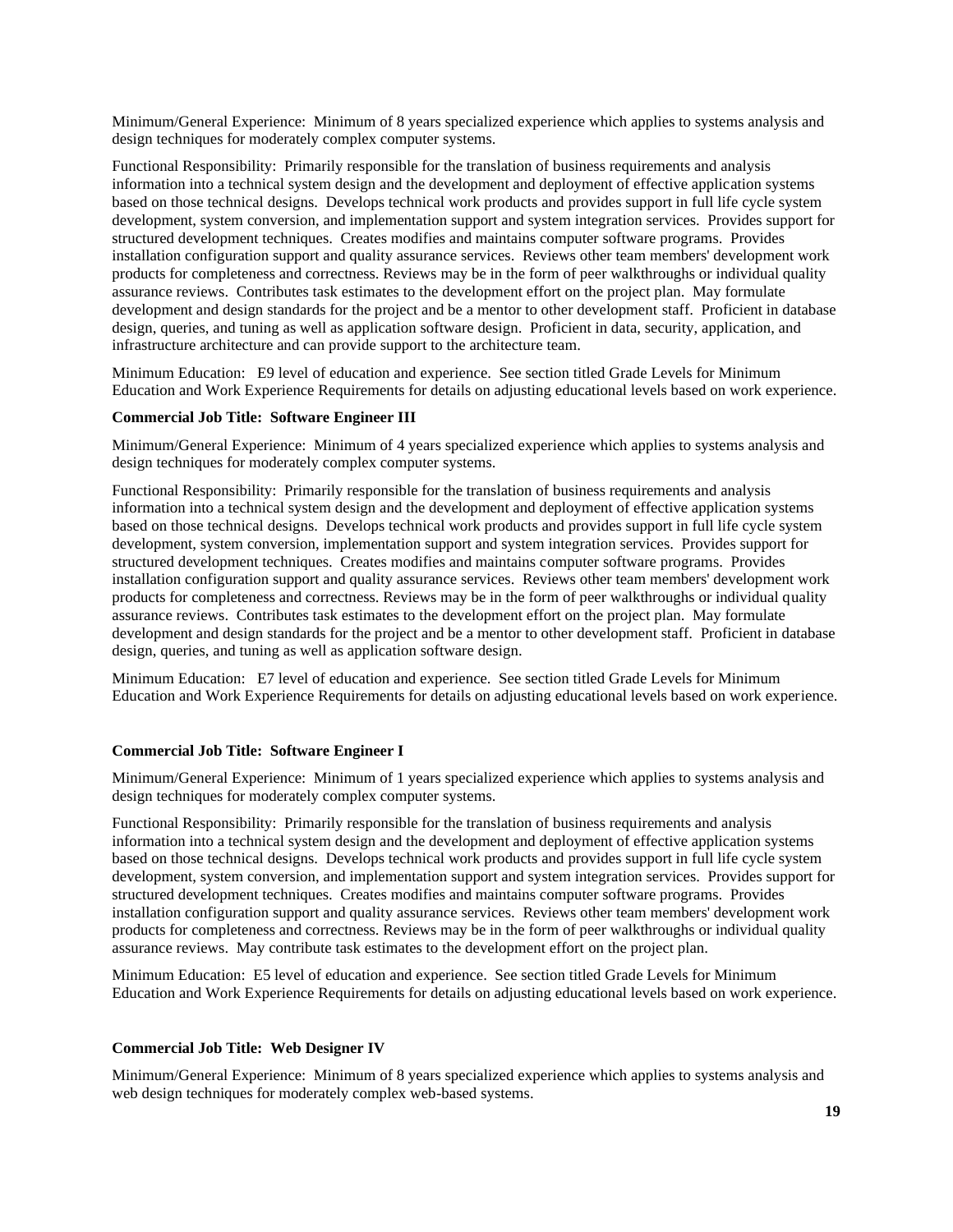Functional Responsibility: Primarily responsible for the translation of business requirements and analysis information into a web system design and the development and deployment of effective web application systems based on those technical designs. Develops technical work products and provides support in full life cycle system development. Reviews other team members' development work products for completeness and correctness. Reviews may be in the form of peer walkthroughs or individual quality assurance reviews. Contributes task estimates to the development effort on the project plan. May formulate development and design standards for the project and be a mentor to other development staff. Proficient in database design, queries, and tuning as well as application software design. Proficient in data, security, application, and infrastructure architecture and can provide support to the architecture team. Development responsibilities can include designing and building web sites; designing and developing user interface features, site animation, and special effects elements; and integrating web and non-web applications. Contributes to the design group's efforts to enhance the look and feel of the organization's on-line offerings.

Minimum Education: E9 level of education and experience. See section titled Grade Levels for Minimum Education and Work Experience Requirements for details on adjusting educational levels based on work experience.

#### **Commercial Job Title: Web Designer I**

Minimum/General Experience: Requires no previous experience other than college degree. Company offered training courses may be completed.

Functional Responsibility: Designs and builds web sites using a variety of graphics software applications, techniques, and tools. Designs and develops user interface features, site animation, and special effects elements. Contributes to the design group's efforts to enhance the look and feel of the organization's on-line offerings. Designs the website to support the organization's strategies and goals relative to external communications. Designs, develops, troubleshoots, debugs, and implements software code (such as HTML, XML, and Javascript) for components of the website. Works with graphic designers and other members of a project team to develop the site concept, interface design, and architecture of the website. Responsible for interface implementation. Requires strong navigation and site design instincts. Includes graphic design.

Minimum Education: E4 level of education and experience. See section titled Grade Levels for Minimum Education and Work Experience Requirements for details on adjusting educational levels based on work experience.

#### **Commercial Job Title: Report Developer**

Minimum/General Experience: Minimum of 2 years specialized experience which applies to report analysis and design techniques for moderately complex reporting applications.

Functional Responsibility: Primary responsible for the translation of business requirements and analysis information into a technical system design and the development and deployment of reports based on those technical designs. Develops technical work products and provides support in full life cycle system development, system conversion, and implementation support and system integration services. Provides support for structured development techniques. Creates modifies and maintains reports programs. Provides installation configuration support and quality assurance services. Reviews other team members' development work products for completeness and correctness. Reviews may be in the form of peer walkthroughs or individual quality assurance reviews. May contribute task estimates to the development effort on the project plan.

Minimum Education: E6 level of education and experience. See section titled Grade Levels for Minimum Education and Work Experience Requirements for details on adjusting educational levels based on work experience.

### **Commercial Job Title: Configuration Manager I**

Minimum/General Experience: Minimum of .5 years specialized experience in configuration management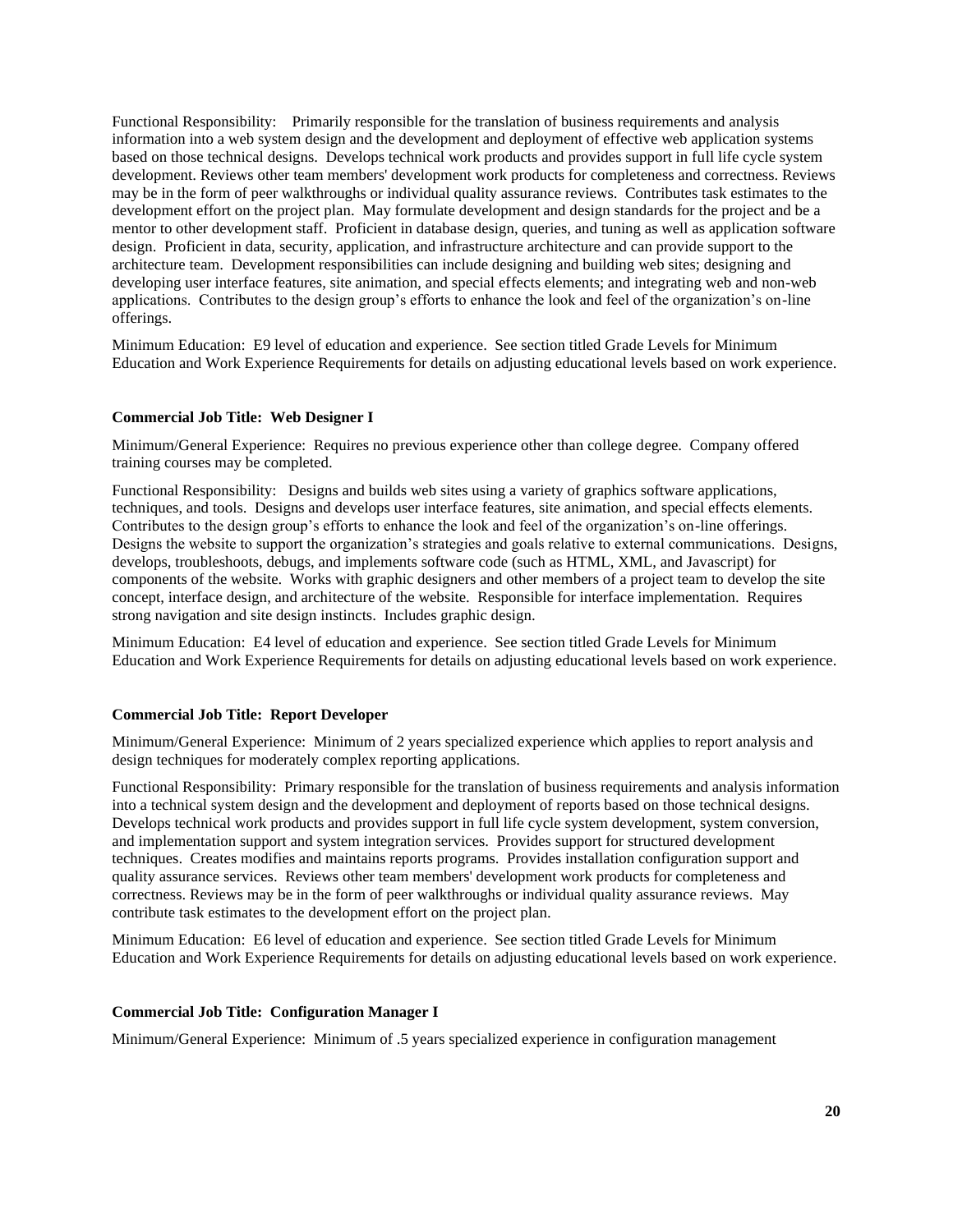Functional Responsibility: Day to day duties of controlling and monitoring software packages and configurations; Coordination of release engineering; monitoring software product life cycle (documentation, procedures, deliverables)

Minimum Education: E3 level of education and experience. See section titled Grade Levels for Minimum Education and Work Experience Requirements for details on adjusting educational levels based on work experience.

### **Commercial Job Title: Domain Expert**

Minimum/General Experience: Minimum of 10 years of specialized experience in a particular domain.

Functional Responsibility: Provides business knowledge, best practices, and expertise in a particular domain. Expertise can be broadly defined in the areas of industry.

Minimum Education: E11 level of education and experience. See section titled Grade Levels for Minimum Education and Work Experience Requirements for details on adjusting educational levels based on work experience.

## **Commercial Job Title: Business Process Engineer I**

Minimum/General Experience: Minimum of 8 years of specialized experience which applies to solid understanding of business process, organizational change management, and capture, analytical and structured analysis techniques, business process documentation, and systems development life cycle.

Functional Responsibility: Applies process improvement and reengineering methodologies and principles to conduct process modernization projects. Duties include activity and data modeling. Responsible for effective transitioning of existing project teams and the accomplishment of project activities and objectives. Provides interviewing, training, and additional forms of knowledge transfer. Coordinates between multiple project teams to ensure enterprise-wide integration of reengineering efforts.

Minimum Education: E9 level of education and experience. See section titled Grade Levels for Minimum Education and Work Experience Requirements for details on adjusting educational levels based on work experience.

### **Commercial Job Title: Functional Subject Matter Expert**

Minimum/General Experience: Minimum of 10 years of specialized experience which applies to solid understanding of business and systems requirements organization and capture, analytical and structured analysis techniques, business process documentation, change management, and systems development life cycle.

Functional Responsibility: Responsible for developing business strategic plans, business cases, business requirements, and business process documentation. Coordinates requirements and process changes across multiple cross functional user groups. Provides guidance on end user training to ensure that it incorporates business process changes as well as requirements and is user friendly. Participates in reviews and/or documentation of end user training guides to ensure accuracy of business process changes and requirements. Coordinates and works closely with the business in evolving the requirements as the project progresses ensuring that as scope if finalized, to ensure end user preparedness. May document system requirements based on the business requirements identified. Reviews system development life cycle work products to ensure that the business requirements are accounted for. Provides alternatives and recommendations to issues as they are identified and works closely with the business to ensure speedy resolution. Brings to the customer industry knowledge and experience based on previous past performance.

Minimum Education: E11 level of education and experience. See section titled Grade Levels for Minimum Education and Work Experience Requirements for details on adjusting educational levels based on work experience.

#### **Commercial Job Title: Sr. IT Functional Analyst**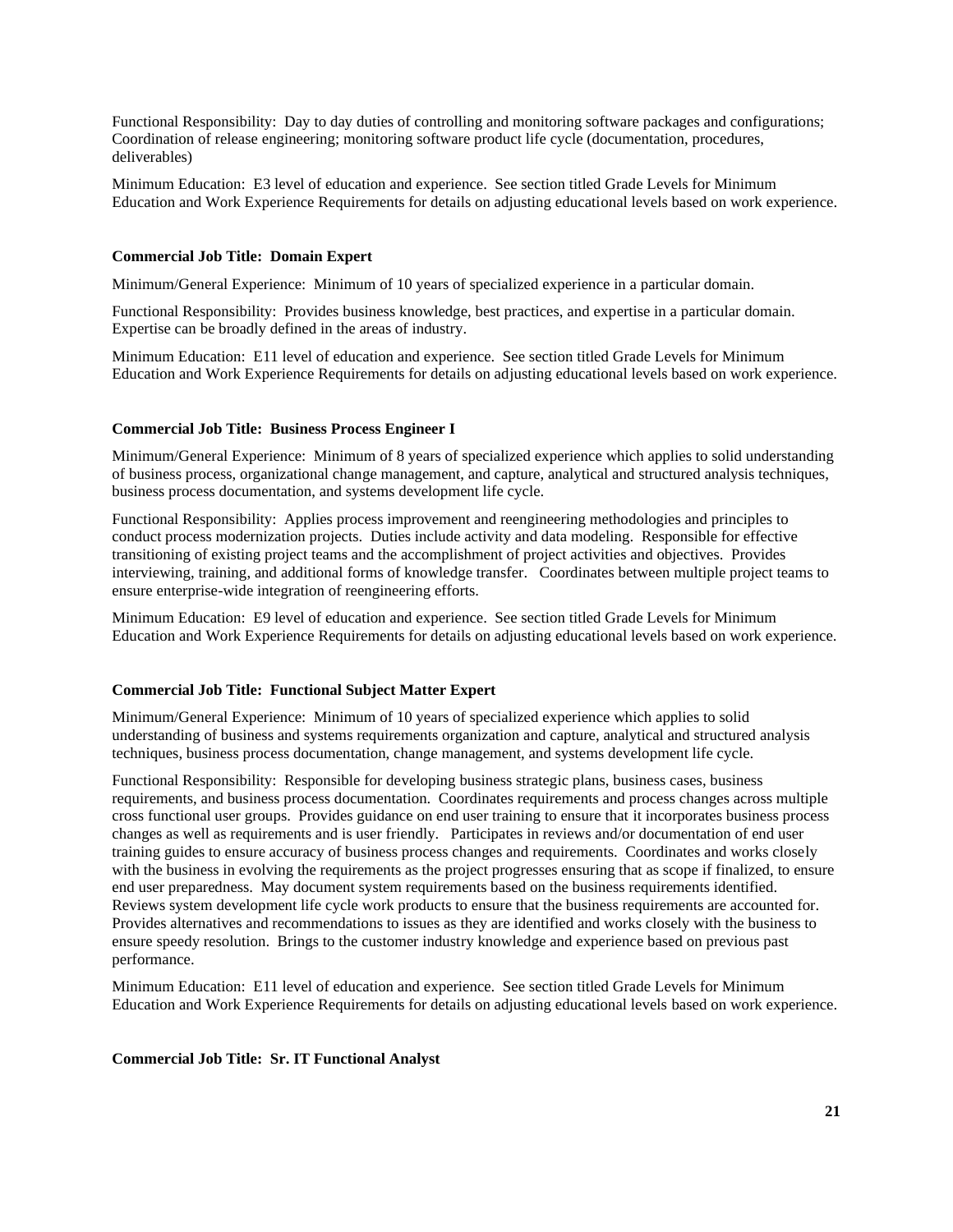Minimum/General Experience: Minimum of 8 years of specialized experience which applies to solid understanding of functional and systems IT requirements organization and capture; analytical and structured analysis techniques; process documentation; change management; and systems development life cycle.

Functional Responsibility: Responsible for developing IT strategic plans, IT business cases, functional requirements, and process documentation related to application use such as workflow, reporting, and user interface. Coordinates IT requirements and process changes across multiple functional user groups. Provides guidance on end user IT training to ensure that it incorporates the holistic picture of IT inclusive of IT requirements, policy, and process changes. Participates in reviews and/or documentation of end user IT training guides to ensure accuracy of changes and requirements. Coordinates and works closely with the business in ensuring scope and scope changes are documented as the IT project progresses. Supports change management to ensure end user preparedness of IT application. May document system requirements based on the functional requirements identified. Reviews system development life cycle work products to ensure that the functional requirements are accounted for. Provides alternatives and recommendations to issues as they are identified and works closely with the business to ensure speedy resolution.

Minimum Education: E9 level of education and experience. See section titled Grade Levels for Minimum Education and Work Experience Requirements for details on adjusting educational levels based on work experience.

## **Commercial Job Title: IT Functional Analyst II**

Minimum/General Experience: Minimum of 6 years of specialized experience which applies to solid understanding of functional and systems IT requirements organization and capture; analytical and structured analysis techniques; process documentation; change management; and systems development life cycle.

Functional Responsibility: Responsible for developing IT business cases, functional requirements, and process documentation related to application use such as workflow, reporting, and user interface. Coordinates IT requirements and process changes across multiple functional user groups. Provides guidance on end user IT training to ensure that it incorporates the holistic picture of IT inclusive of IT requirements, policy, and process changes. Participates in reviews and/or documentation of end user IT training guides to ensure accuracy of changes and requirements. Coordinates and works closely with the business in ensuring scope and scope changes are documented as the IT project progresses. Supports change management to ensure end user preparedness of IT application. May document system requirements based on the functional requirements identified. Reviews system development life cycle work products to ensure that the functional requirements are accounted for. Provides alternatives and recommendations to issues as they are identified and works closely with the business to ensure speedy resolution.

Minimum Education: E8 level of education and experience. See section titled Grade Levels for Minimum Education and Work Experience Requirements for details on adjusting educational levels based on work experience.

### **Commercial Job Title: IT Financial Analyst I**

Minimum/General Experience: Minimum of 4 years of specialized experience which applies to solid understanding of financial requirements, financial applications, organization and capture, analytical and structured analysis techniques, process methods, change management, and systems development life cycle..

Functional Responsibility: Responsible for developing business cases, requirements, and process documentation with specific emphasis on financial analysis and reporting from IT applications. May participate in reviews and/or documentation of end user training guides to ensure accuracy of business and system process changes and requirements. Works closely with the business and IT in evolving the system requirements as the project progresses ensuring that as scope if finalized, the end users prepare themselves both in terms of process, data conversion activities involving business lines, and potential work around related to the system deployment. May document system requirements based on the business requirements identified. Reviews system development life cycle work products to ensure that the business requirements are accounted for. Provides alternatives and recommendations to issues as they are identified and works closely with the business to ensure speedy resolution.

Minimum Education: E7 level of education and experience. See section titled Grade Levels for Minimum Education and Work Experience Requirements for details on adjusting educational levels based on work experience.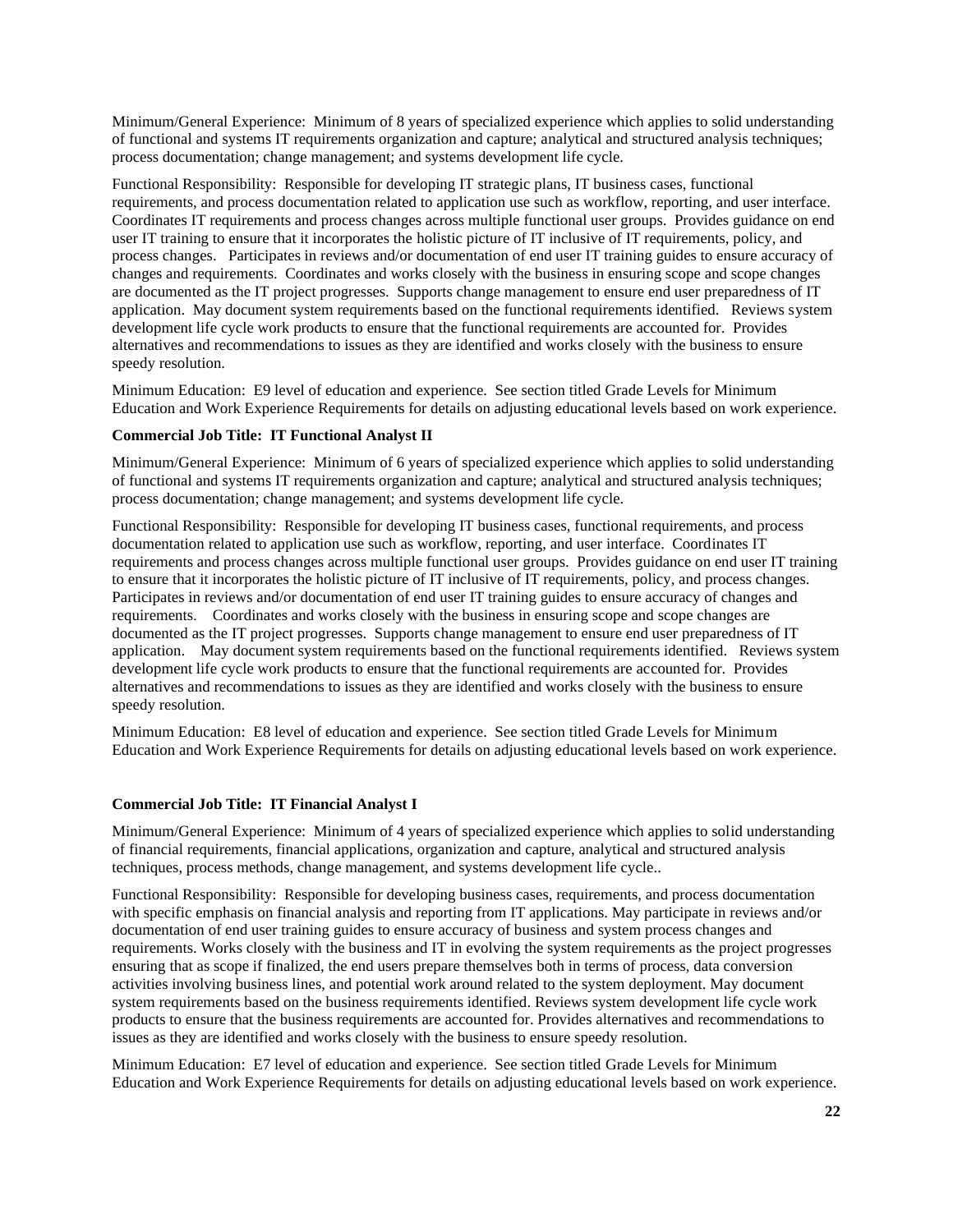### **Commercial Job Title: Integration Tester III**

Minimum/General Experience: Minimum of 8 years specialized experience which applies to quality principles and guidelines definition and assurance, testing phase management and execution, and production delivery.

Functional Responsibility: Develops the test plan and test cases ensuring coverage of the requirements of the application. Executes tests and documents results. Coordinates with the users and helps plan and manage the user acceptance testing effort. Plans for and executes the performance testing of the application. Establishes effective processes for defect tracking, configuration management, and release management. Communicates with the management team and the users the status of the testing effort. Helps work with the users and development team on prioritization of defects and workarounds that need to be addressed for those defects that are not critical and not yet able to be completed for initial release.

Minimum Education: E9 level of education and experience. See section titled Grade Levels for Minimum Education and Work Experience Requirements for details on adjusting educational levels based on work experience.

### **Commercial Job Title: Integration Tester II**

Minimum/General Experience: Minimum of 6 years specialized experience which applies to quality principles and guidelines definition and assurance, testing phase management and execution, and production delivery.

Functional Responsibility: Develops the test plan and test cases ensuring coverage of the requirements of the application. Executes tests and documents results. Coordinates with the users and helps plan and manage the user acceptance testing effort. Communicates with the management team and the users the status of the testing effort. Helps work with the users and development team on prioritization of defects and workarounds that need to be addressed for those defects that are not critical and not yet able to be completed for initial release.

Minimum Education: E8 level of education and experience. See section titled Grade Levels for Minimum Education and Work Experience Requirements for details on adjusting educational levels based on work experience.

#### **Commercial Job Title: Sr. Quality Assurance Analyst**

Minimum/General Experience: Minimum of 4 years specialized experience which applies to quality best practices, principles and guidelines definition and assurance, requirements traceability, testing phase management and execution, and production delivery.

Functional Responsibility: Develops the test plan and test cases ensuring coverage of the requirements of the application. Executes tests and documents results. Coordinates with the users and helps plan and manage the user acceptance testing effort. Plans for and executes the performance testing of the application. Establishes effective processes for defect tracking, configuration management, and release management. Communicates with the management team and the users the status of the testing effort. Helps work with the users and development team on prioritization of defects and workarounds that need to be addressed for those defects that are not critical and not yet able to be completed for initial release.

Minimum Education: E7 level of education and experience. See section titled Grade Levels for Minimum Education and Work Experience Requirements for details on adjusting educational levels based on work experience.

#### **Commercial Job Title: Quality Assurance Analyst**

Minimum/General Experience: Minimum of 1 year of specialized experience which applies to good understanding of quality best practices, principles and guidelines, requirements traceability, and testing phase preparation and execution.

Functional Responsibility: Assists in the development of the test plan. Develops test cases ensuring coverage of the requirements of the application. Executes tests and documents test results. May assist in user acceptance testing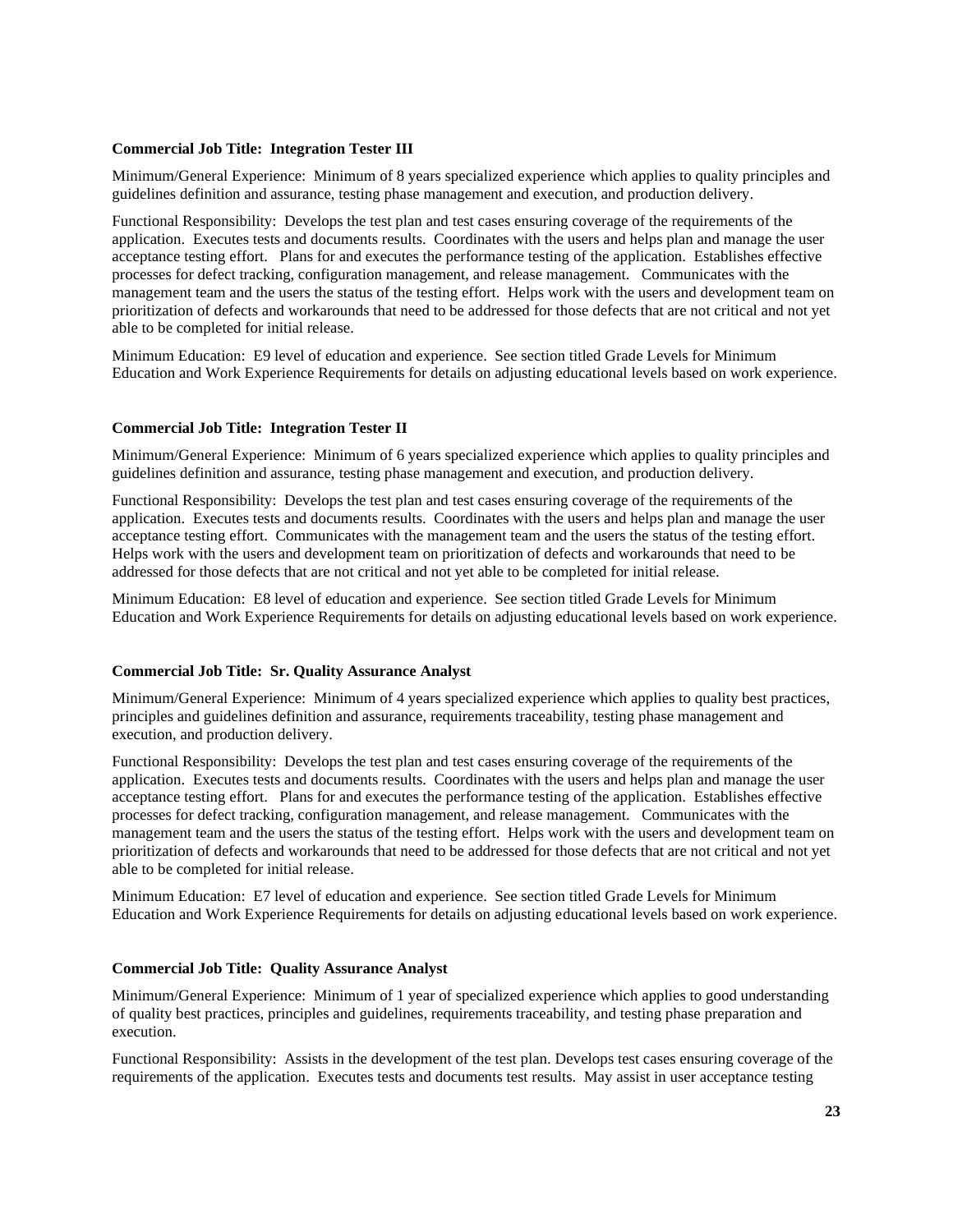and performance testing as required. Communicates with the management team on the results of the test effort. Tracks defects and their statuses and communicates priorities to the development team. Assists in establishing effective processes for defect tracking, configuration management, and release management.

Minimum Education: E5 level of education and experience. See section titled Grade Levels for Minimum Education and Work Experience Requirements for details on adjusting educational levels based on work experience.

### **Commercial Job Title: Jr. Quality Assurance Analyst**

Minimum/General Experience: Requires no previous experience other than college degree. Company offered training courses may be completed.

Functional Responsibility: Assists in the development of the test plan. Supports test case development ensuring coverage of the requirements of the application. Executes simple tests and documents test results. May assist in user acceptance testing and performance testing as required. Tracks defects and their statuses and communicates priorities to the development team. Assists in establishing effective processes for defect tracking, configuration management, and release management.

Minimum Education: E4 level of education and experience. See section titled Grade Levels for Minimum Education and Work Experience Requirements for details on adjusting educational levels based on work experience.

### **Commercial Job Title: Technical Writer**

Minimum/General Experience: Minimum of 4 years specialized experience which applies to editing and technical writing.

Functional Responsibility: Reviews, analyzes, and edits technical and functional documents. These documents include strategic plans, system specifications, system requirements, user manuals, training manuals, and studies results. Supports the development of executive summaries of documents. Performs research and analysis and prepares documentation for user interviews and supports the requirements gathering sessions by performing scribe functions.

Minimum Education: E7 level of education and experience. See section titled Grade Levels for Minimum Education and Work Experience Requirements for details on adjusting educational levels based on work experience.

### **Commercial Job Title: Documentation Specialist**

Minimum/General Experience: Minimum of .5 year of specialized experience which includes training and applies to good documentation organization and content capture related to IT applications and training needs.

Functional Responsibility: Provides documentation on systems related to user training manuals, application documentation, helpdesk guides, operational manuals, installation instructions, help text, and other documentation required for the application. Ensures that the documentation matches the system specifications and is user-friendly for the general audience.

Minimum Education: E3 level of education and experience. See section titled Grade Levels for Minimum Education and Work Experience Requirements for details on adjusting educational levels based on work experience.

#### **Commercial Job Title: Sr. System Analyst**

Minimum/General Experience: Minimum of 6 years of specialized experience which applies to solid understanding of business and systems requirements organization and capture, project planning, cross functional user coordination, quality assurance, analytical and structured analysis techniques, and systems development life cycle.

Functional Responsibility: Participates in review of task proposal requirements, gathers information, and analyzes data. Reviews other team member's work products for completeness and correctness. May participate in the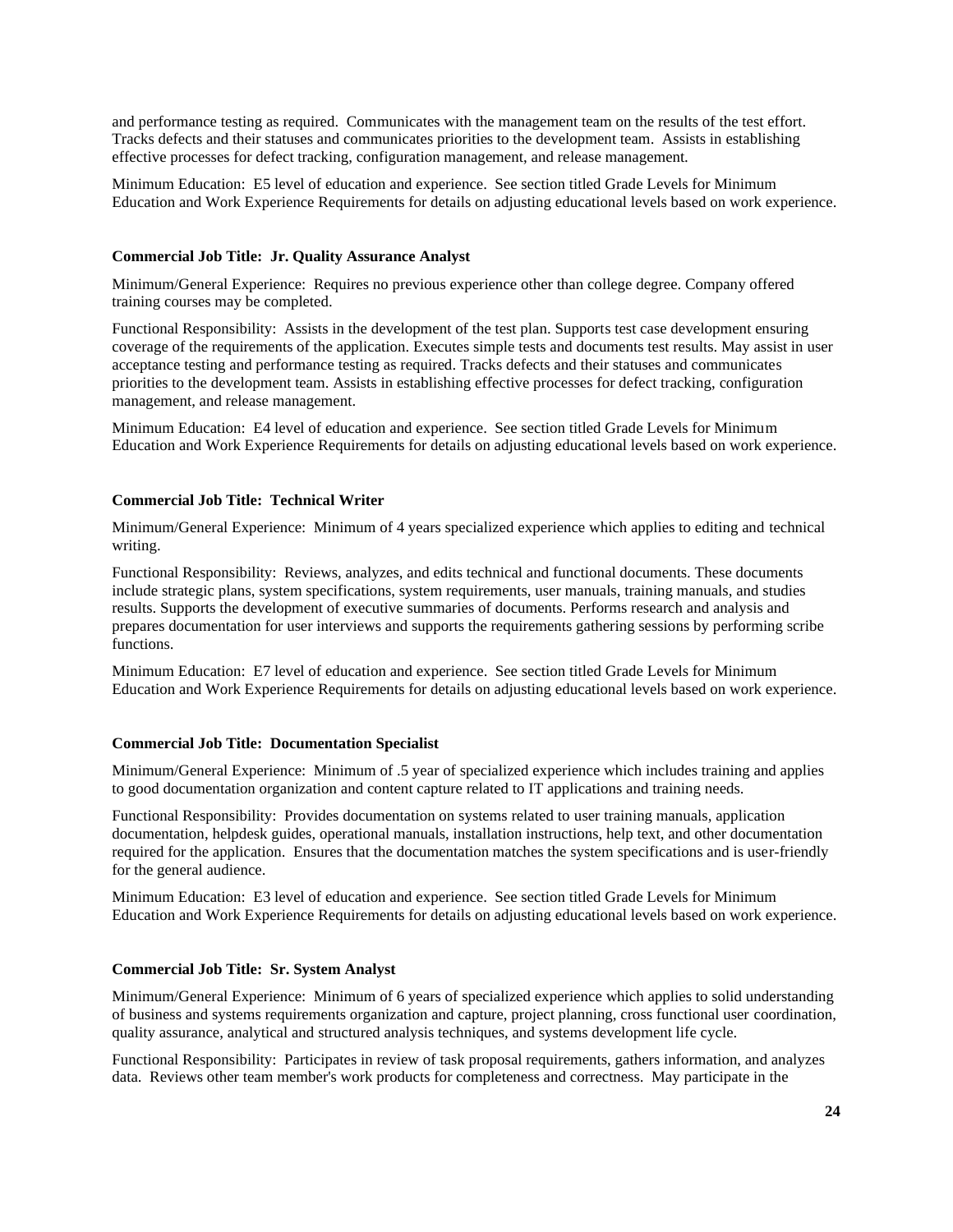development and review of programming project plans, Q/A plans, and deployment plans when required. Provides support for structured analysis techniques. Creates, modifies, and maintains business models of application requirements. Provides methods, tools, and support for ensuring requirements are captured in overall system. Participates in cross-project integration support and quality assurance services. Assists project leader in scheduling and ensuring completion of structured walkthroughs of deliverables. Participates in the development and review of analysis project plans, when required.

Minimum Education: E8 level of education and experience. See section titled Grade Levels for Minimum Education and Work Experience Requirements for details on adjusting educational levels based on work experience.

### **Commercial Job Title: Systems Analyst II**

Minimum/General Experience: Minimum of 4 years of specialized experience which applies to solid understanding of business and systems requirements organization and capture, analytical and structured analysis techniques, and systems development life cycle.

Functional Responsibility: Leads in the development and modification of complex systems and develops subsystems for enhancement of overall operational system. Exercises analytical techniques when gathering information from the users, defining work problems, designing a system of computer programs and developing procedures to resolve the problems. Good understanding of structured analysis techniques. Creates, modifies, and maintains business models of application requirements. Provides methods, tools, and support for ensuring requirements are captured in overall system. Coordinates and leads cross-project integration support and quality assurance services. Participates in technical peer reviews of other team members' analysis work products for completeness and correctness.

Minimum Education: E7 level of education and experience. See section titled Grade Levels for Minimum Education and Work Experience Requirements for details on adjusting educational levels based on work experience.

### **Commercial Job Title: System Analyst I**

Minimum/General Experience: Minimum of 1 year of specialized experience which applies to good understanding of business and systems requirements organization and capture, quality assurance, analytical and structured analysis techniques, and systems development life cycle.

Functional Responsibility: May participate in the development and modification of complex systems and develops subsystems for enhancement of overall operational system. May exercise analytical techniques when gathering information from the users, defining work problems, designing a system of computer programs and developing procedures to resolve the problems. Provides support for structured analysis techniques. Creates, modifies, and maintains business models of application requirements. Provides methods, tools, and support for ensuring requirements are captured in overall system. Participates in cross-project integration support and quality assurance services. May participate in technical peer reviews of other team members' analysis work products for completeness and correctness.

Minimum Education: E5 level of education and experience. See section titled Grade Levels for Minimum Education and Work Experience Requirements for details on adjusting educational levels based on work experience.

## **Commercial Job Title: HelpDesk Support**

Minimum/General Experience: Minimum of .5 year of specialized experience which includes training and applies to solid organization, coordination, and communication skills and ability to enter, track, and manage problems and defects reported.

Functional Responsibility: Provides user support on production applications. Addresses user issues reported and coordinates their resolution with the development, testing, and user groups. Identifies workarounds while fixes need to be made. Manages a trouble log of reported incidents and follows up with the user on results.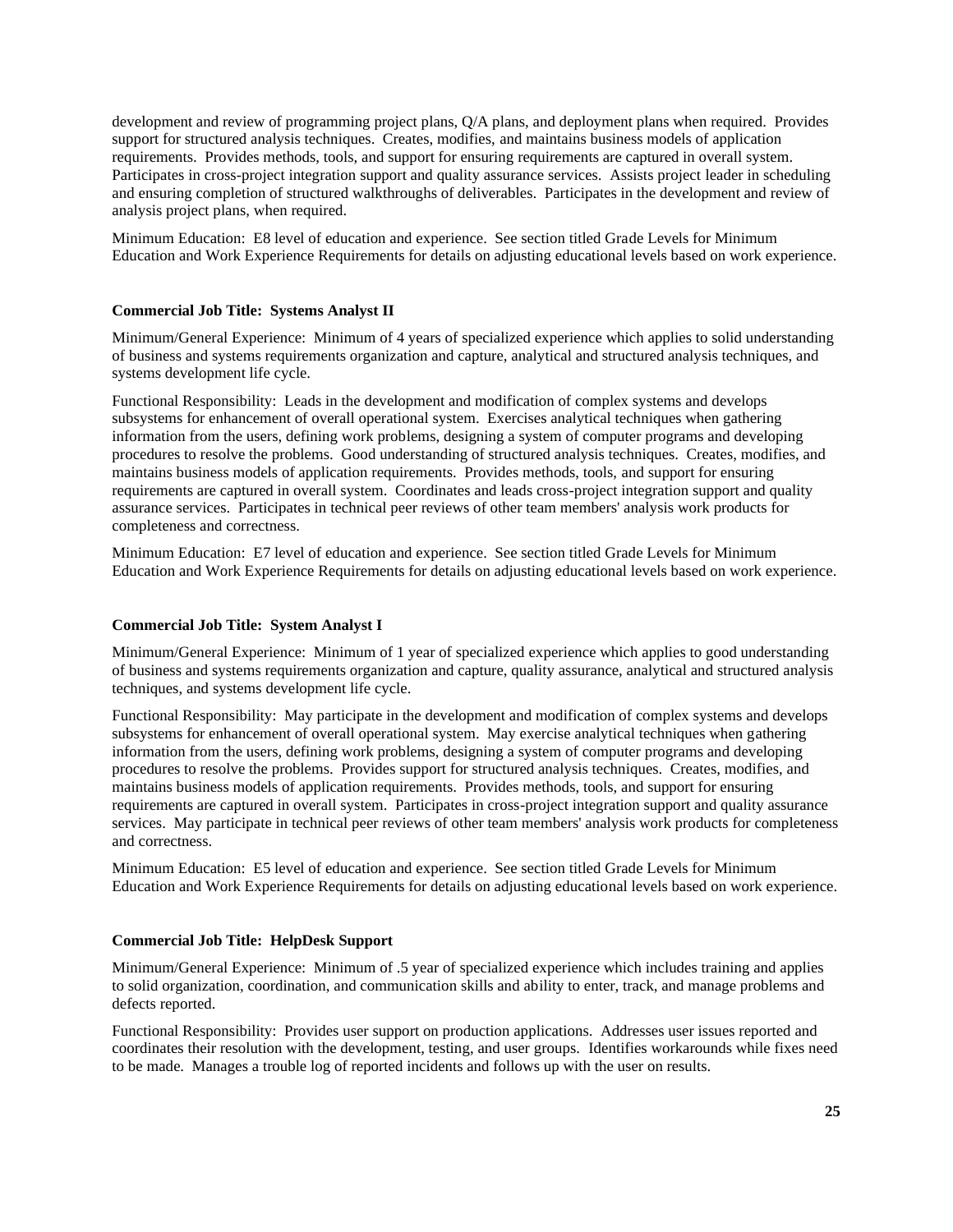Minimum Education: E3 level of education and experience. See section titled Grade Levels for Minimum Education and Work Experience Requirements for details on adjusting educational levels based on work experience.

### **Commercial Job Title: Sr. Database Administrator**

Minimum/General Experience: Minimum of 4 years specialized experience which applies to in-depth understanding of database structure and design, performance tuning, maintenance, and application support.

Functional Responsibility: Provides highly technical expertise and guidance in the design, implementation, operation and maintenance of database management systems (DBMS). Evaluates and recommends additional DBMS add-on products or utilities after matching requirements with system capabilities. Determines file organization, indexing methods, and security procedures for specific applications. Controls the design and use of the database. Ensures backup and recovery of databases (from accidental or intentional damage or loss), and monitors the use of databases. Must be capable of defining all required database administration policies, procedures, standards, and guidelines. Is the authority on the design of the database, performance tuning, and the use of the database management system.

Minimum Education: E7 level of education and experience. See section titled Grade Levels for Minimum Education and Work Experience Requirements for details on adjusting educational levels based on work experience.

### **Commercial Job Title: Database Administrator**

Minimum/General Experience: Minimum of 2 years specialized experience which applies to good understanding of database structure and design, performance tuning, maintenance, and application support.

Functional Responsibility: Provides technical expertise in the design, implementation, operation and maintenance of database management systems (DBMS). May assist in defining the file organization, indexing methods, and security procedures for specific applications. May assist in the design and use of Oracle databases. Assists in performance tuning of applications and database. Ensures backup and recovery of databases (from accidental or intentional damage or loss), and monitors the use of databases. Assists in defining required database administration policies, procedures, standards, and guidelines.

Minimum Education: E6 level of education and experience. See section titled Grade Levels for Minimum Education and Work Experience Requirements for details on adjusting educational levels based on work experience.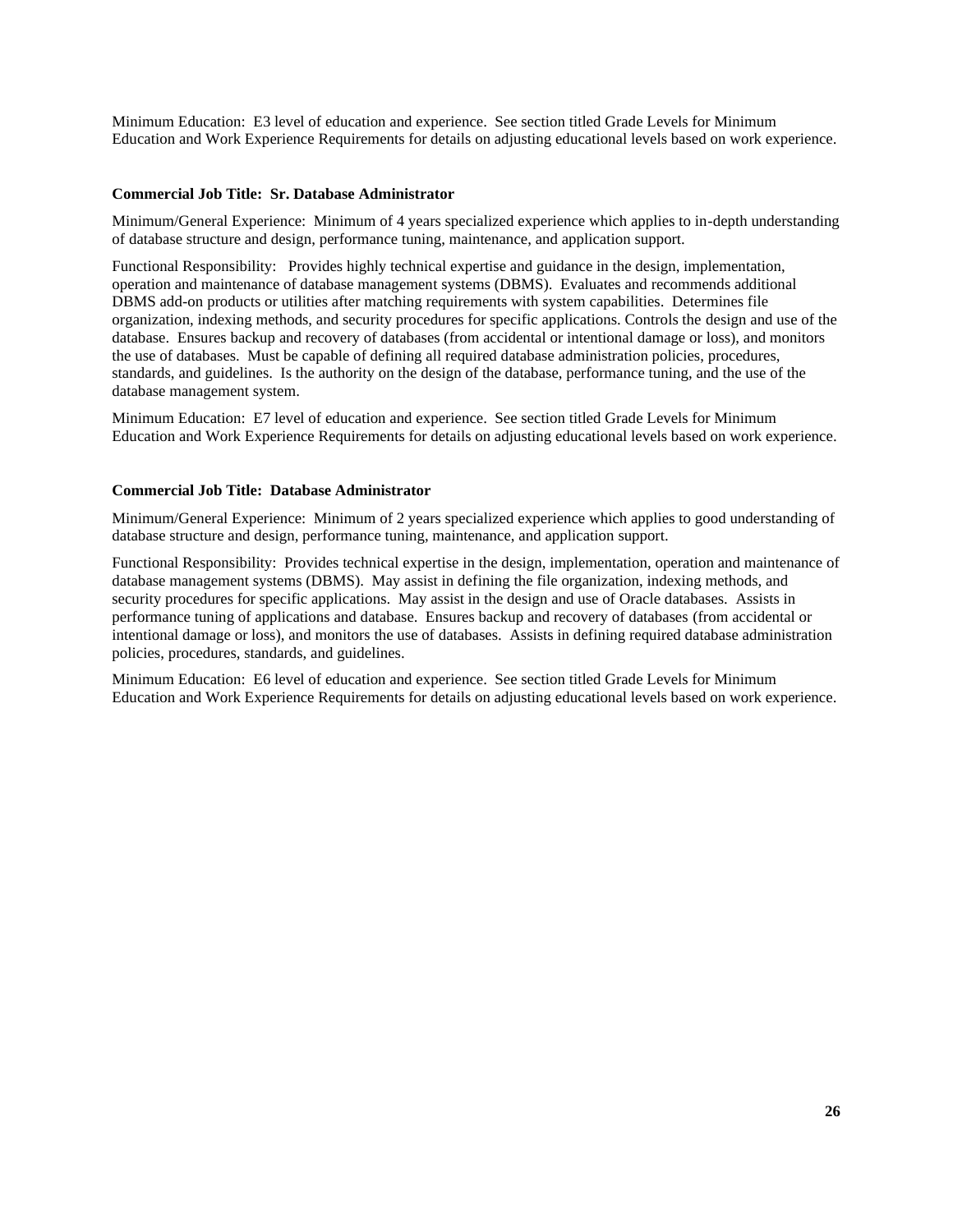|                    |                                                                                                                                        | <b>Minimum</b>                    |
|--------------------|----------------------------------------------------------------------------------------------------------------------------------------|-----------------------------------|
|                    |                                                                                                                                        | <b>Specialized</b><br><b>Work</b> |
| <b>Grade Level</b> | <b>Minimum Education Background</b>                                                                                                    | <b>Experience</b>                 |
|                    |                                                                                                                                        |                                   |
|                    |                                                                                                                                        |                                   |
|                    |                                                                                                                                        |                                   |
|                    | Masters degree or                                                                                                                      |                                   |
|                    | BS/BA degree with 10 years of data processing experience or<br>AS/AA degree with 12 years data processing experience or                |                                   |
| E11                | High school diploma with 14 years data processing experience                                                                           | 10 years                          |
|                    |                                                                                                                                        |                                   |
|                    |                                                                                                                                        |                                   |
|                    | Masters degree or                                                                                                                      |                                   |
|                    | BS/BA degree with 9 years of data processing experience or                                                                             |                                   |
|                    | AS/AA degree with 11 years data processing experience or                                                                               |                                   |
| E <sub>10</sub>    | High school diploma with 13 years data processing experience                                                                           | 9 years                           |
|                    |                                                                                                                                        |                                   |
|                    |                                                                                                                                        |                                   |
|                    | Masters degree or                                                                                                                      |                                   |
|                    | BS/BA degree with 8 years of data processing experience or                                                                             |                                   |
| E <sub>9</sub>     | AS/AA degree with 10 years data processing experience or<br>High school diploma with 12 years data processing experience               | 8 years                           |
|                    |                                                                                                                                        |                                   |
|                    |                                                                                                                                        |                                   |
|                    | Masters degree or                                                                                                                      |                                   |
|                    | BS/BA degree with 6 years of data processing experience or<br>AS/AA degree with 8 years data processing experience or                  |                                   |
| E8                 | High school diploma with 10 years data processing experience                                                                           | 6 years                           |
|                    |                                                                                                                                        |                                   |
|                    |                                                                                                                                        |                                   |
|                    | BS/BA degree with 4 years of data processing experience or<br>AS/AA degree with 6 years data processing experience or                  |                                   |
| E7                 | High school diploma with 8 years data processing experience                                                                            | 4 years                           |
|                    |                                                                                                                                        |                                   |
|                    | BS/BA degree with 2 years of data processing experience or<br>AS/AA degree with 4 years data processing experience or                  |                                   |
| E <sub>6</sub>     | High school diploma with 6 years data processing experience                                                                            | 2 years                           |
|                    |                                                                                                                                        |                                   |
| E5                 | BS/BA or AS/AA degree and 1 year data processing work experience or<br>High School Diploma and 5 years data processing work experience | 1 year                            |
|                    |                                                                                                                                        |                                   |
|                    |                                                                                                                                        |                                   |
| E4                 | BS/BA or AS/AA degree or<br>High School Diploma and 4 years data processing work experience                                            |                                   |
|                    |                                                                                                                                        | 0 years                           |
|                    |                                                                                                                                        |                                   |
| E3                 | BS/BA or AS/AA degree or                                                                                                               | .5 year (training                 |
|                    | High School Diploma and 3 years work experience<br>AS/AA degree or                                                                     | required)                         |
| E <sub>2</sub>     | High School Diploma and 2 years work experience                                                                                        | 1 year                            |
| Ε1                 | <b>High School Diploma</b>                                                                                                             | 0 years                           |

## **Grade Levels for Minimum Education and Work Experience Requirements**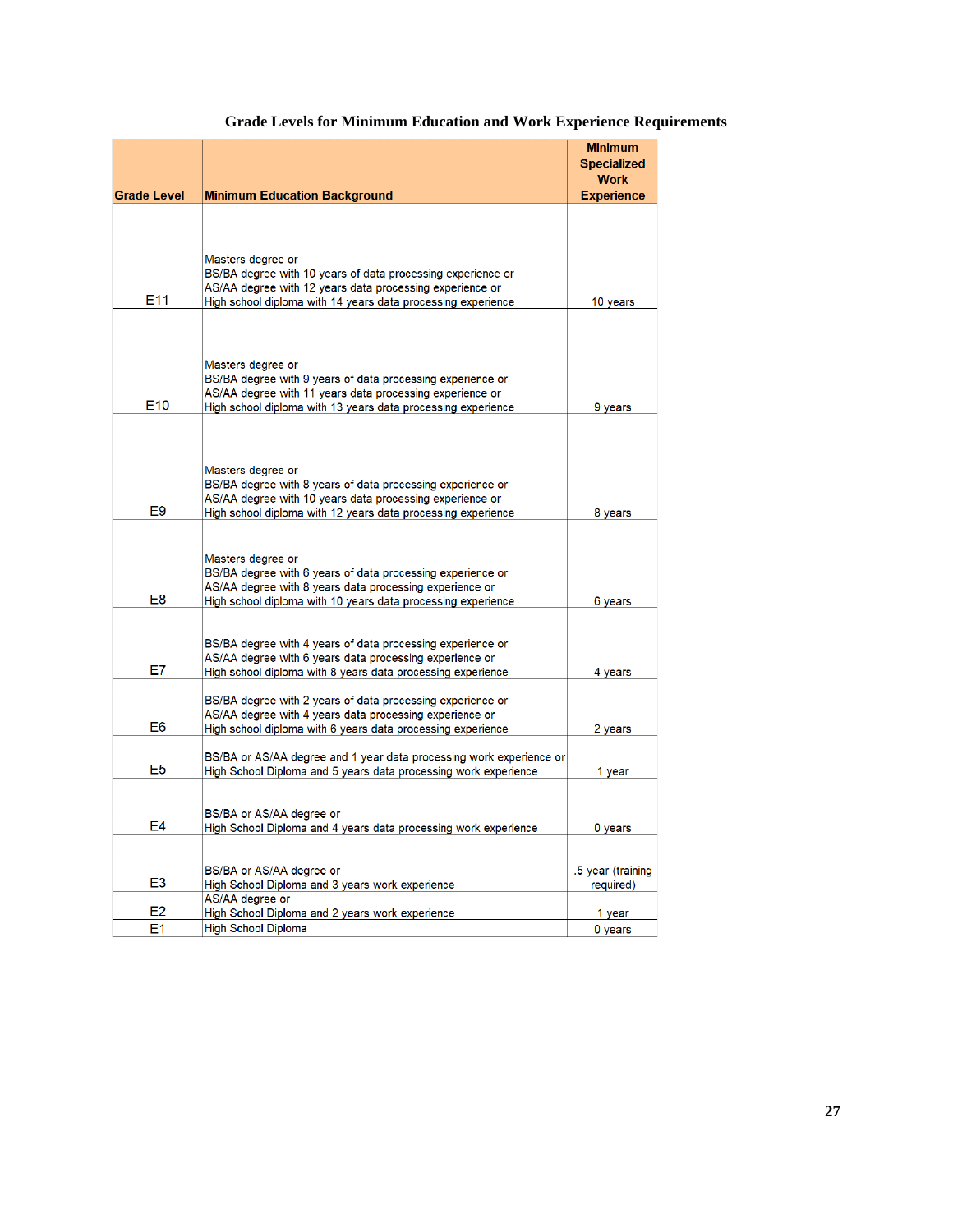| <b>Labor Category</b>                      | Grade          | <b>Government Hourly Rate (w/IFF)</b> |
|--------------------------------------------|----------------|---------------------------------------|
| Program Manager II                         | E11            | \$188.72                              |
| Program Manager I                          | E10            | \$155.52                              |
| Technical Project Manager II               | E <sub>9</sub> | \$180.19                              |
| Technical Project Manager I                | E8             | \$127.49                              |
| <b>Associate Technical Project Manager</b> | E7             | \$99.04                               |
| Project Manager II                         | E <sub>9</sub> | \$166.51                              |
| Project Manager I                          | E8             | \$138.77                              |
| <b>Associated Project Manager</b>          | E7             | \$116.57                              |
| <b>Enterprise Architect</b>                | E10            | \$160.89                              |
| Sr. Architect                              | E8             | \$133.22                              |
| Architect                                  | E7             | \$101.03                              |
| Software Engineer IV                       | E <sub>9</sub> | \$148.01                              |
| Software Engineer III                      | E7             | \$135.43                              |
| Software Engineer I                        | E <sub>5</sub> | \$99.91                               |
| Web Designer IV                            | E <sub>9</sub> | \$115.90                              |
| Web Designer I                             | E4             | \$68.49                               |
| <b>Report Developer</b>                    | E <sub>6</sub> | \$85.48                               |
| <b>Configuration Manager I</b>             | E <sub>3</sub> | \$79.02                               |
| Domain Expert                              | E11            | \$166.25                              |
| <b>Business Process Engineer I</b>         | E <sub>9</sub> | \$139.08                              |
| <b>Functional Subject Matter Expert</b>    | E11            | \$148.01                              |
| Sr. IT Functional Analyst                  | E <sub>9</sub> | \$130.86                              |
| <b>IT Functional Analyst II</b>            | E8             | \$117.67                              |
| <b>IT Financial Analyst I</b>              | E7             | \$96.53                               |
| <b>Integration Tester III</b>              | E <sub>9</sub> | \$117.98                              |
| <b>Integration Tester II</b>               | E8             | \$89.56                               |
| Sr. Quality Assurance Analyst              | E7             | \$106.57                              |
| <b>Quality Assurance Analyst</b>           | E <sub>5</sub> | \$82.15                               |
| Jr. Quality Assurance Analyst              | E4             | \$60.06                               |
| <b>Technical Writer I</b>                  | E7             | \$72.93                               |
| <b>Documentation Specialist</b>            | E <sub>3</sub> | \$66.61                               |
| Sr. System Analyst                         | E8             | \$116.57                              |
| <b>Systems Analyst II</b>                  | E7             | \$107.26                              |

## **GSA Schedule Price List (SIN 54151S)**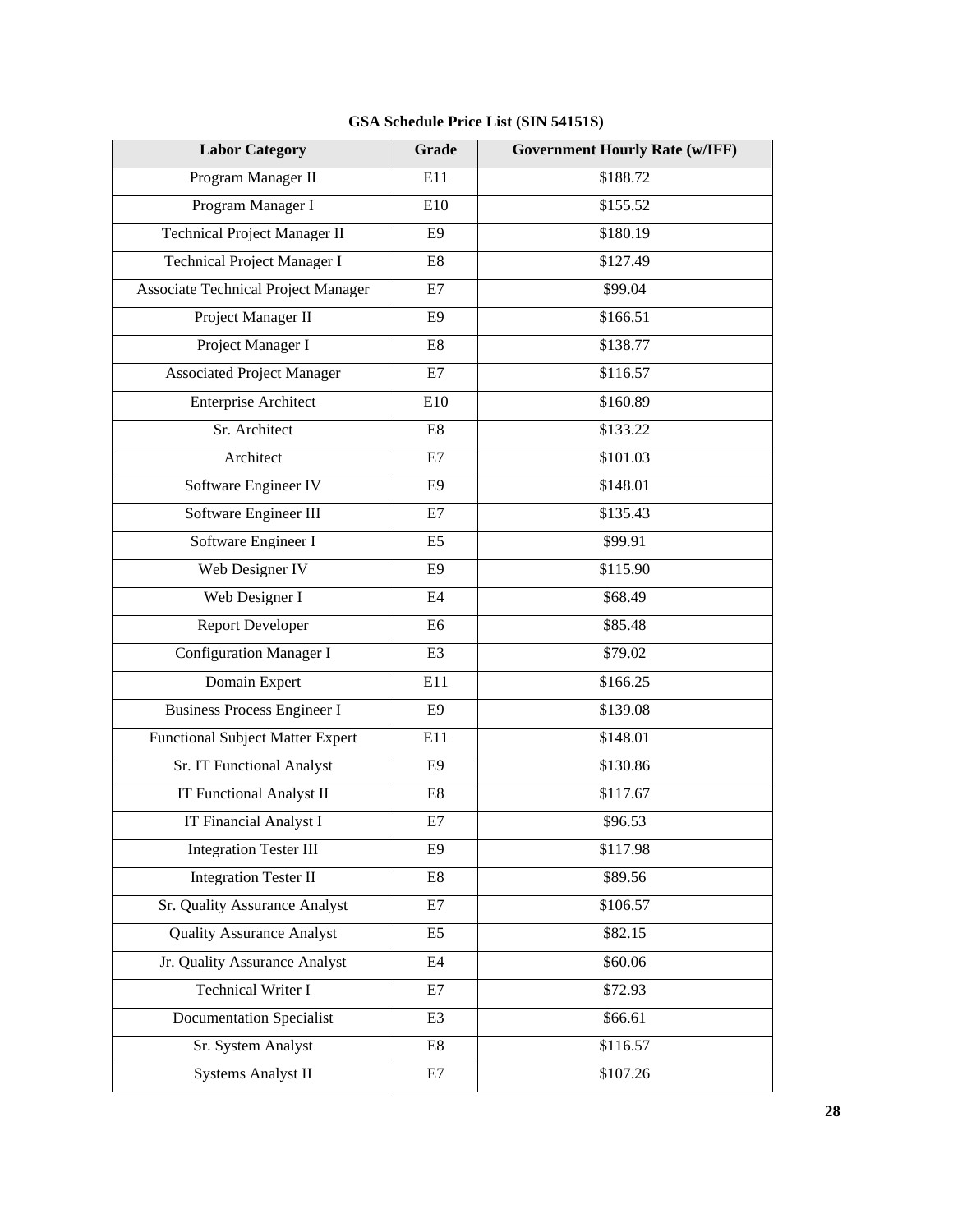| System Analyst I           | E5 | \$88.81  |
|----------------------------|----|----------|
| HelpDesk Support           | E3 | \$74.39  |
| Sr. Database Administrator | E7 | \$116.57 |
| Database Administrator     | E6 | \$94.36  |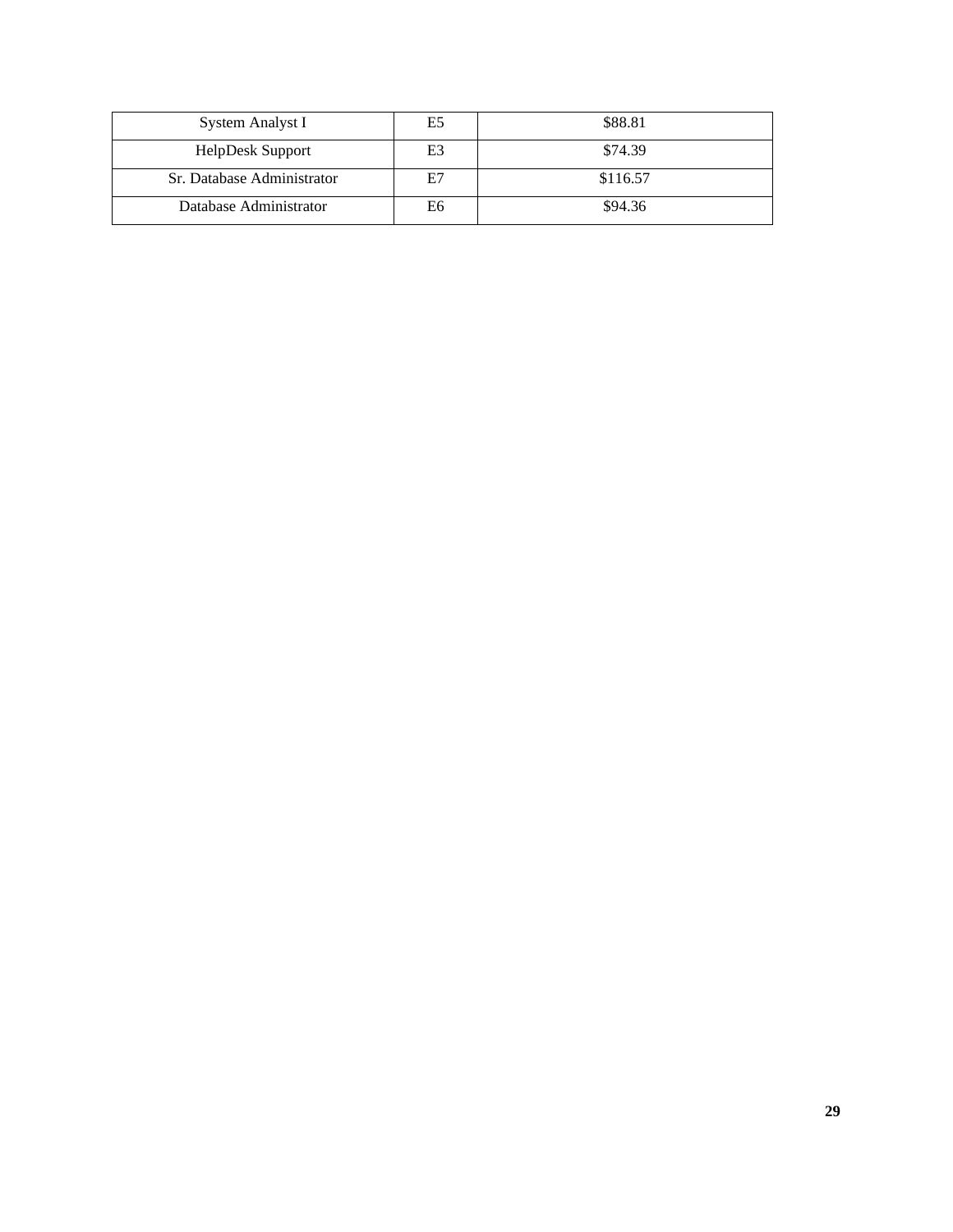# **USA COMMITMENT TO PROMOTE SMALL BUSINESS PARTICIPATION PROCUREMENT PROGRAMS**

## PREAMBLE

<span id="page-29-0"></span>OmniSolve, Inc. provides commercial products and services to ordering activities. We are committed to promoting participation of small, small disadvantaged and women-owned small businesses in our contracts. We pledge to provide opportunities to the small business community through reselling opportunities, mentor-protégé programs, joint ventures, teaming arrangements, and subcontracting.

### COMMITMENT

To actively seek and partner with small businesses.

To identify, qualify, mentor and develop small, small disadvantaged and women-owned small businesses by purchasing from these businesses whenever practical.

To develop and promote company policy initiatives that demonstrate our support for awarding contracts and subcontracts to small business concerns.

To undertake significant efforts to determine the potential of small, small disadvantaged and women-owned small business to supply products and services to our company.

To insure procurement opportunities are designed to permit the maximum possible participation of small, small disadvantaged, and women-owned small businesses.

To attend business opportunity workshops, minority business enterprise seminars, trade fairs, procurement conferences, etc., to identify and increase small businesses with whom to partner.

To publicize in our marketing publications our interest in meeting small businesses that may be interested in subcontracting opportunities.

We signify our commitment to work in partnership with small, small disadvantaged and women-owned small businesses to promote and increase their participation in ordering activity contracts. To accelerate potential opportunities please contact **Behzad Ghavimi, 571-436-8449 (cell),** [behzad.ghavimi@omnisolve.com](mailto:behzad.ghavimi@omnisolve.com)**, 703-991- 0068 (fax)**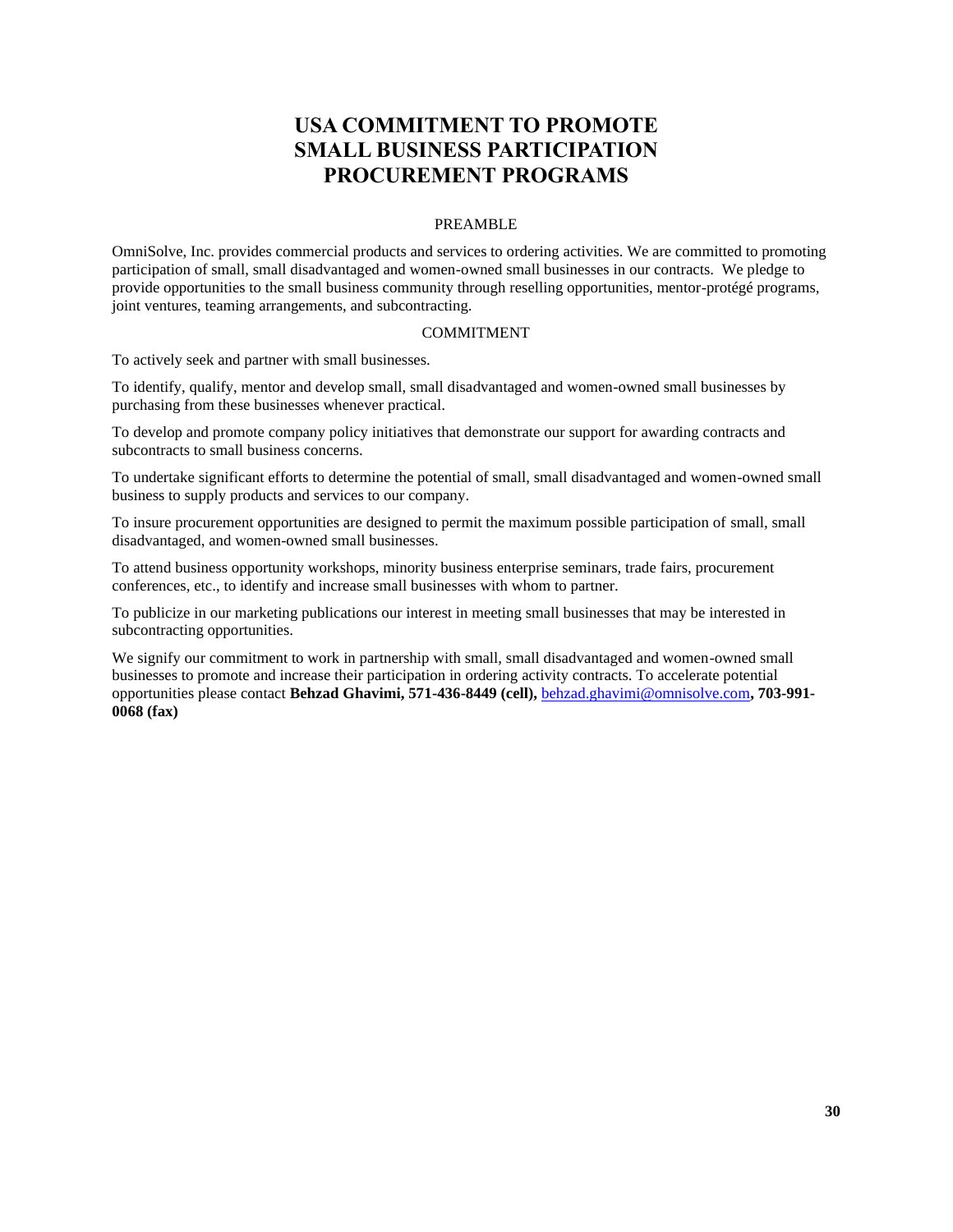# BEST VALUE BLANKET PURCHASE AGREEMENT FEDERAL SUPPLY SCHEDULE

(Insert Customer Name)

In the spirit of the Federal Acquisition Streamlining Act (ordering activity) and (Contractor) enter into a cooperative agreement to further reduce the administrative costs of acquiring commercial items from the General Services Administration (GSA) Federal Supply Schedule Contract(s)

Federal Supply Schedule contract BPAs eliminate contracting and open market costs such as: search for sources; the development of technical documents, solicitations and the evaluation of offers. Teaming Arrangements are permitted with Federal Supply Schedule Contractors in accordance with Federal Acquisition Regulation (FAR) 9.6.

This BPA will further decrease costs, reduce paperwork, and save time by eliminating the need for repetitive, individual purchases from the schedule contract. The end result is to create a purchasing mechanism for the ordering activity that works better and costs less.

Signatures

Ordering ActivityDate Contractor Date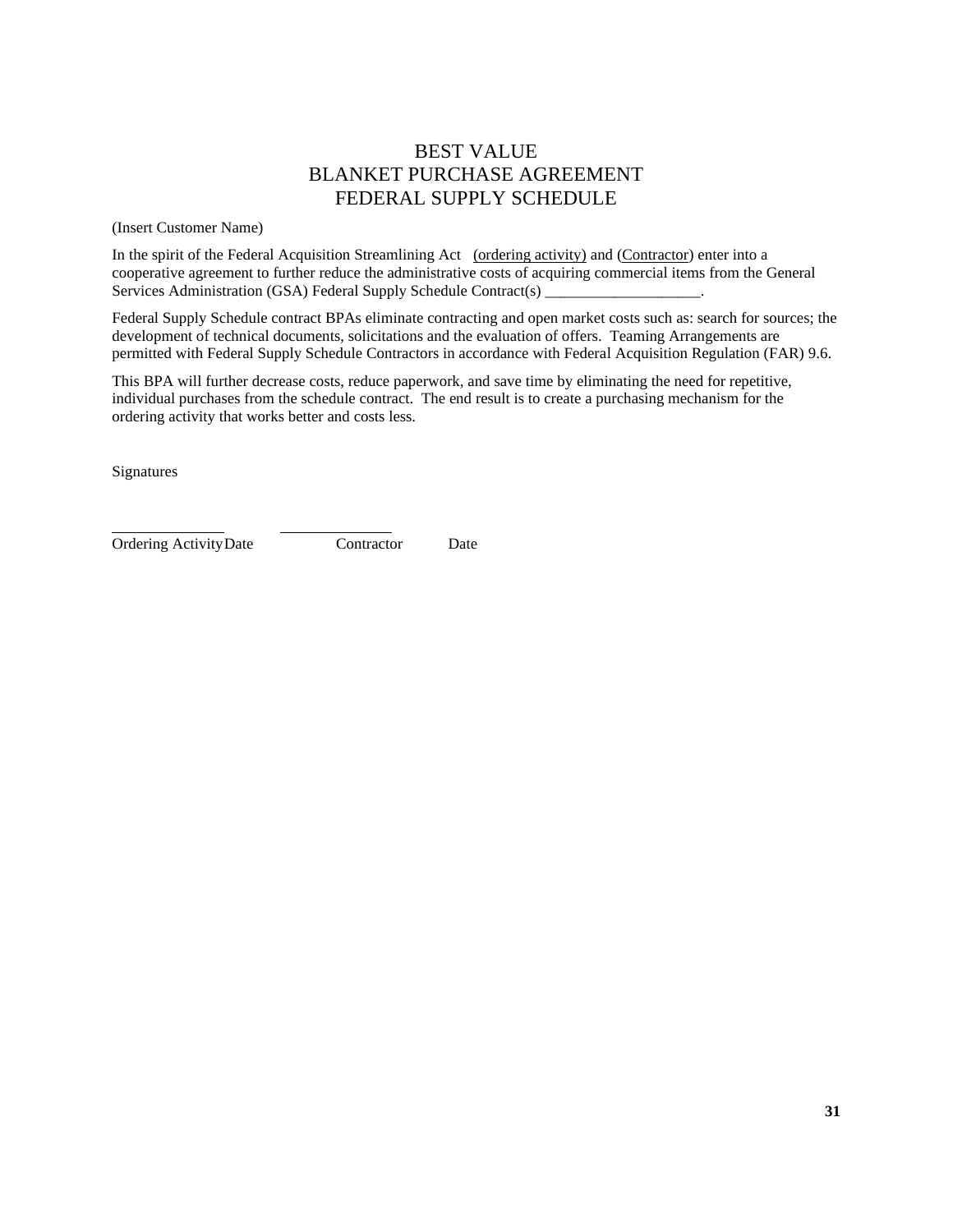BPA NUMBER\_\_\_\_\_\_\_\_\_\_\_\_\_

## (CUSTOMER NAME) BLANKET PURCHASE AGREEMENT

Pursuant to GSA Federal Supply Schedule Contract Number(s)\_\_\_\_\_\_\_\_\_\_\_\_, Blanket Purchase Agreements, the Contractor agrees to the following terms of a Blanket Purchase Agreement (BPA) EXCLUSIVELY WITH (ordering activity):

(1) The following contract items can be ordered under this BPA. All orders placed against this BPA are subject to the terms and conditions of the contract, except as noted below:

<u> 1980 - Johann Barbara, martxa alemaniar a</u>

MODEL NUMBER/PART NUMBER \*SPECIAL BPA DISCOUNT/PRICE

(2) Delivery:

DESTINATION DELIVERY SCHEDULES / DATES

<u> The Communication of the Communication of the Communication of the Communication of the Communication of the Communication of the Communication of the Communication of the Communication of the Communication of the Commun</u>

(3) The ordering activity estimates, but does not guarantee, that the volume of purchases through this agreement will be

(4) This BPA does not obligate any funds.

(5) This BPA expires on \_\_\_\_\_\_\_\_\_\_\_\_\_\_\_\_\_ or at the end of the contract period, whichever is earlier.

(6) The following office(s) is hereby authorized to place orders under this BPA: OFFICE POINT OF CONTACT

(7) Orders will be placed against this BPA via Electronic Data Interchange (EDI), FAX, or paper.

(8) Unless otherwise agreed to, all deliveries under this BPA must be accompanied by delivery tickets or sales slips that must contain the following information as a minimum:

(a) Name of Contractor;

(b) Contract Number;

(c) BPA Number;

(d) Model Number or National Stock Number (NSN);

(e) Purchase Order Number;

(f) Date of Purchase;